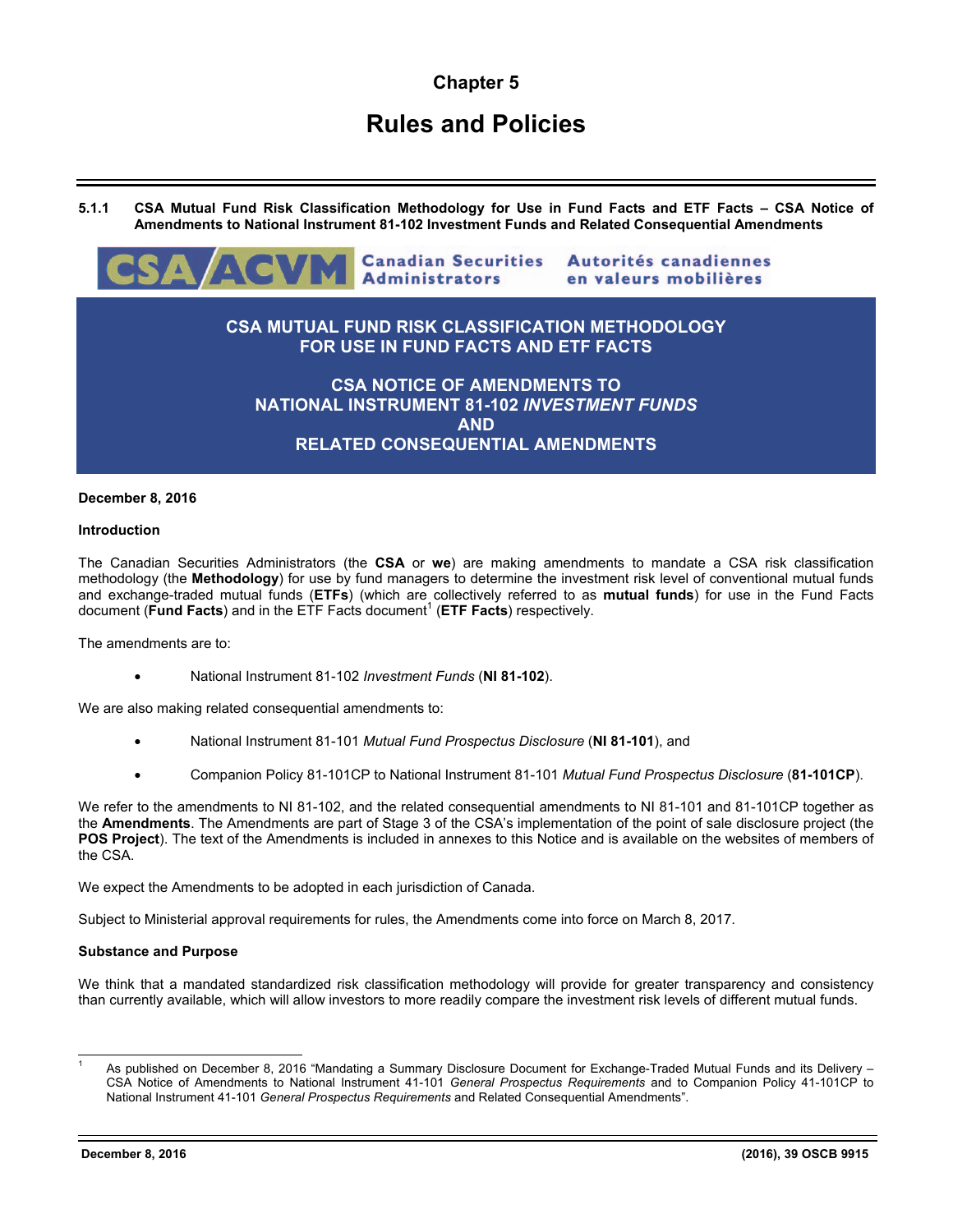# **Background**

Currently, the fund manager of a conventional mutual fund determines the investment risk level of the mutual fund for disclosure in the Fund Facts based on a risk classification methodology selected at the fund manager's discretion. The fund manager also identifies the mutual fund's investment risk level on the five-category scale prescribed in the Fund Facts ranging from Low to High.

# **The 2013 Proposal**

An earlier version of the Methodology was published on December 12, 2013 by the CSA in CSA Notice 81-324 and Request for Comment *Proposed CSA Mutual Fund Risk Classification Methodology for Use in Fund Facts* (the **2013 Proposal**). The 2013 Proposal was developed in response to stakeholder feedback that the CSA had received throughout the implementation of the POS Project for mutual funds, notably that a standardized risk classification methodology proposed by the CSA would be more useful to investors, as it would provide a consistent and comparable basis for measuring the investment risk level of different mutual funds.

A summary of the key themes arising from the 2013 Proposal was published in CSA Staff Notice 81-325 *Status Report on Consultation under CSA Notice 81-324 and Request for Comment on Proposed CSA Mutual Fund Risk Classification Methodology for Use in Fund Facts*.

## **The 2015 Proposal**

After considering the comments received on the 2013 Proposal, the CSA published an amended version of the Methodology on December 10, 2015 (the **2015 Proposal**) for a 90 day comment period that ended on March 9, 2016.

## **Summary of Written Comments Received by the CSA**

We received 26 comment letters on the 2015 Proposal. We thank everyone who provided comments. Copies of the comment letters are posted on the website of Autorité des marchés financiers at www.lautorite.qc.ca and the website of the Ontario Securities Commission at www.osc.gov.on.ca. You can find the names of the commenters and a summary of the comments relating to the 2015 Proposal and our responses to those comments in Annex A to this Notice.

Generally, the majority of commenters supported the implementation of a standardized, mandatory risk classification methodology, and agreed with the use of standard deviation as the sole risk indicator to determine a mutual fund's investment risk level on the risk scale in the Fund Facts and the ETF Facts.

#### **Summary of Key Changes to the 2015 Proposal**

After considering the comments received, we have made some non-material changes to the 2015 Proposal. These changes are reflected in the Amendments that we are publishing as Annexes to this Notice. As these changes are not material, we are not republishing the Amendments for a further comment period.

The following is a summary of the key changes made to the 2015 Proposal.

# • **Mutual funds with less than 10 years of history – Item 4 of Appendix F, NI 81-102**

We are requiring a mutual fund that does not have the sufficient 10-year performance history to use the past performance of another mutual fund as proxy for the missing performance history: (i) when the mutual fund is a clone fund as defined under NI 81-102 and the underlying fund has 10 years performance history; or (ii) when there is another mutual fund with 10 years of performance history, that is subject to NI 81-102 and that has the same fund manager, portfolio manager, investment objectives and investment strategies as the mutual fund. The latter accommodation allows a corporate class version of the mutual fund or a mutual fund trust version of the mutual fund, with 10 years of performance history, to be used as a proxy for the missing performance history to calculate standard deviation under the Methodology.

#### • **Reference Index – Item 5 of Appendix F, NI 81-102**

In selecting an appropriate reference index, we have clarified that each of the factors must be considered. While a mutual fund must consider each of the factors listed in Instruction (2) of Item 5 of Appendix F, NI 81- 102 when selecting and monitoring the reasonableness of a reference index, we clarified that other factors may also be considered in selecting and monitoring the reasonableness of a reference index if such factors are relevant to the specific characteristics of the mutual fund.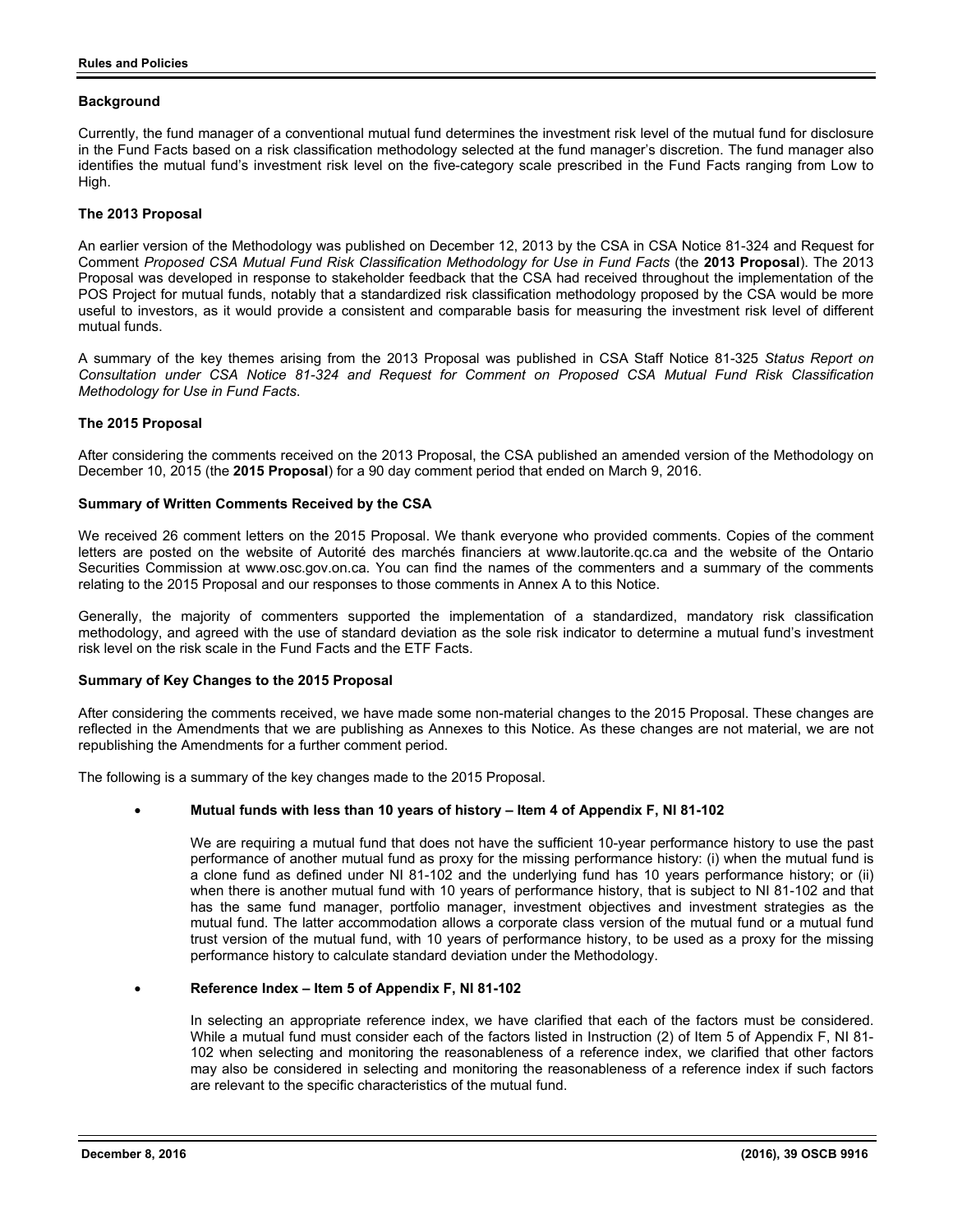In providing this clarification, we acknowledge that a reference index that reasonably approximates, or is expected to reasonably approximate, the standard deviation of the mutual fund may not necessarily meet all of the factors in Instruction (2) of Item 5 of Appendix F, NI 81-102.

## • **Prospectus Disclosure of the Methodology – Item 9.1 of Part B, Form 81-101F1**

If the performance history of another mutual fund is used as a proxy, a mutual fund must disclose in the prospectus a brief description of the other mutual fund. If the other mutual fund is changed, details of when and why the change was made must also be disclosed in the prospectus.

We are now also requiring that the Methodology be available on request at no cost.

#### **Anticipated Costs and Benefits**

The Methodology was developed in response to comments we received throughout the course of the POS Project regarding the need for a standardized risk classification methodology to determine the investment risk level of a conventional mutual fund in the Fund Facts. The Methodology will also be used to determine the investment risk level of an ETF in the ETF Facts. We think that the implementation of the Methodology will benefit both investors and the market participants by providing:

- a standardized risk classification methodology across all conventional mutual funds for use in the Fund Facts and all ETFs for use in the ETF Facts;<sup>2</sup>
- consistency and improved comparability between conventional mutual funds and/or ETFs; and
- enhanced transparency by enabling third parties to independently verify the risk rating disclosure of a conventional mutual fund in the Fund Facts or an ETF in the ETF Facts.

We further think that the costs of complying with the Methodology will be minimal since most fund managers already use standard deviation to determine, in whole or in part, a conventional mutual fund's investment risk level on the scale prescribed in the Fund Facts. In addition, as risk disclosure changes in the Fund Facts or ETF Facts between renewal dates are expected to occur infrequently, the costs involved would be insignificant.

Overall, we think the potential benefits of improved comparability of the investment risk levels disclosed in the Fund Facts and ETF Facts for investors, as well as enhanced transparency to the market, are proportionate to the costs of complying with the Methodology.

# **Transition**

The Amendments will be proclaimed into force 90 days after their publication, that is on March 8, 2017. The Amendments have a transition period of 9 months after publication date so the Amendments will take effect on September 1, 2017 (the **Effective Date**). As of the Effective Date, the investment risk level of conventional mutual funds and ETFs must be determined by using the Methodology for each filing of a Fund Facts or ETF Facts, and at least annually.



The Effective Date also coincides with the effective date for the filing requirement for the initial ETF Facts. As of the Effective Date, an ETF that files a preliminary or pro forma prospectus must concurrently file an ETF Facts for each class or series of securities of the ETF offered under the prospectus and post the ETF Facts to the ETF's or ETF manager's website.<sup>3</sup>

 $\frac{1}{2}$ See footnote 1.

<sup>3</sup> See footnote 1.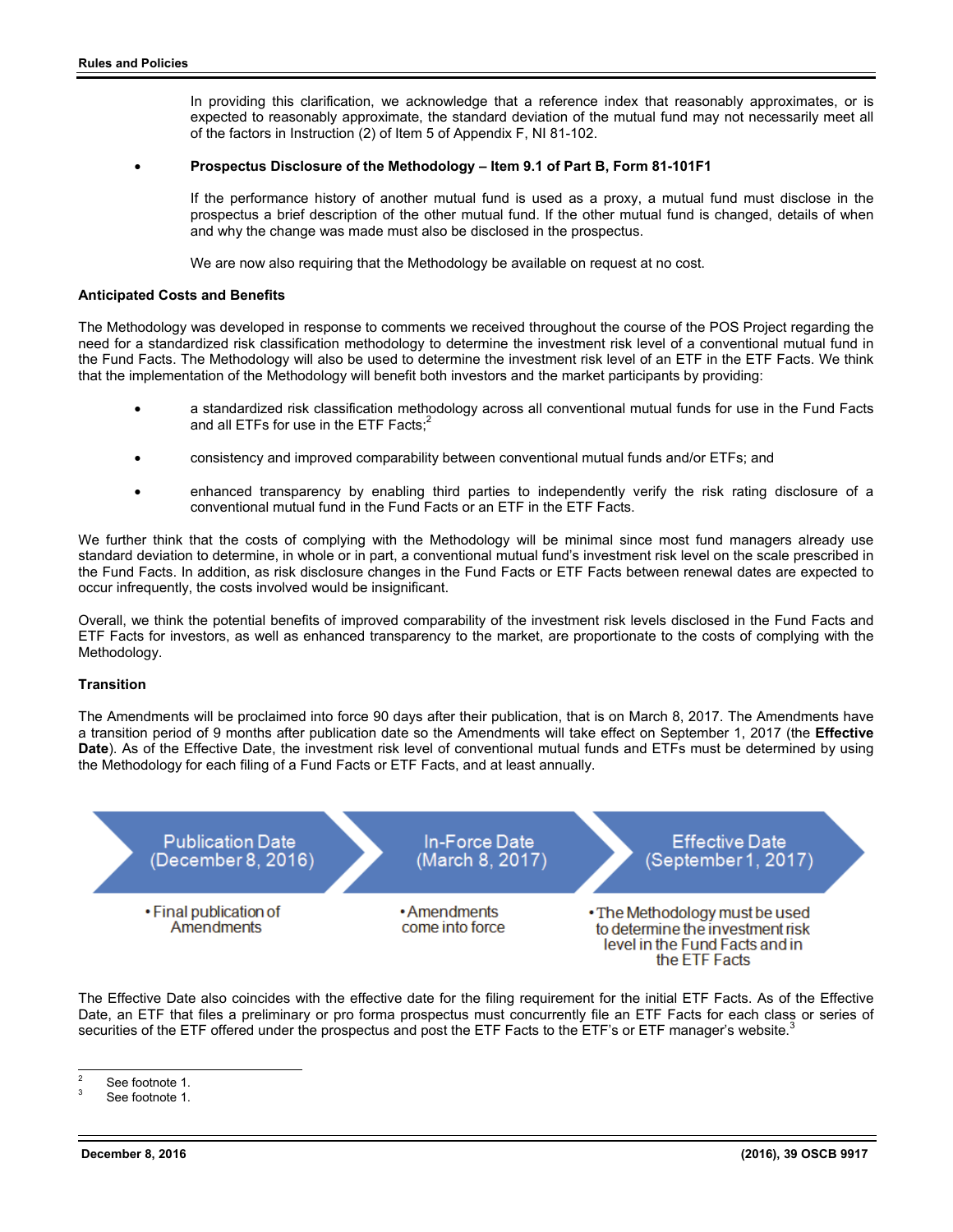# **Local Matters**

Annex E to this Notice is being published in any local jurisdiction that is making related changes to local securities legislation, including local notices or other policy instruments in that jurisdiction. It also includes any additional information that is relevant to that jurisdiction only.

Some jurisdictions may require amendments to local securities legislation, in order to implement the Amendments. If statutory amendments are necessary in a jurisdiction, these changes will be initiated and published by the local provincial or territorial government.

## **Unpublished Materials**

In developing the Amendments, we have not relied on any significant unpublished study, report or other written materials.

## **Content of the Annexes**

The text of the Amendments is contained in the following annexes to this Notice and is available on the websites of members of the CSA:

| Annex A | $\qquad \qquad =$        | Summary of Public Comments on the 2015 Proposal                                                         |
|---------|--------------------------|---------------------------------------------------------------------------------------------------------|
| Annex B | $\qquad \qquad -$        | Amendments to National Instrument 81-102 <i>Investment Funds</i>                                        |
| Annex C | $\overline{\phantom{m}}$ | Amendments to National Instrument 81-101 Mutual Fund Prospectus Disclosure                              |
| Annex D | $\overline{\phantom{m}}$ | Changes to Companion Policy 81-101CP to National Instrument 81-101 Mutual Fund Prospectus<br>Disclosure |
| Annex E | $\overline{\phantom{m}}$ | Local Matters                                                                                           |

# **Questions**

Please refer your questions to any of the following:

Me Chantal Leclerc, Project Lead Senior Policy Advisor Investment Funds Branch Autorité des marchés financiers 514-395-0337, ext. 4463 chantal.leclerc@lautorite.qc.ca

Wayne Bridgeman Deputy Director Corporate Finance The Manitoba Securities Commission 204-945-4905 wayne.bridgeman@gov.mb.ca

Melody Chen Senior Legal Counsel Corporate Finance British Columbia Securities Commission 604-899-6530 mchen@bcsc.bc.ca

George Hungerford Senior Legal Counsel Legal Services, Corporate Finance British Columbia Securities Commission 604-899-6690 ghungerford@bcsc.bc.ca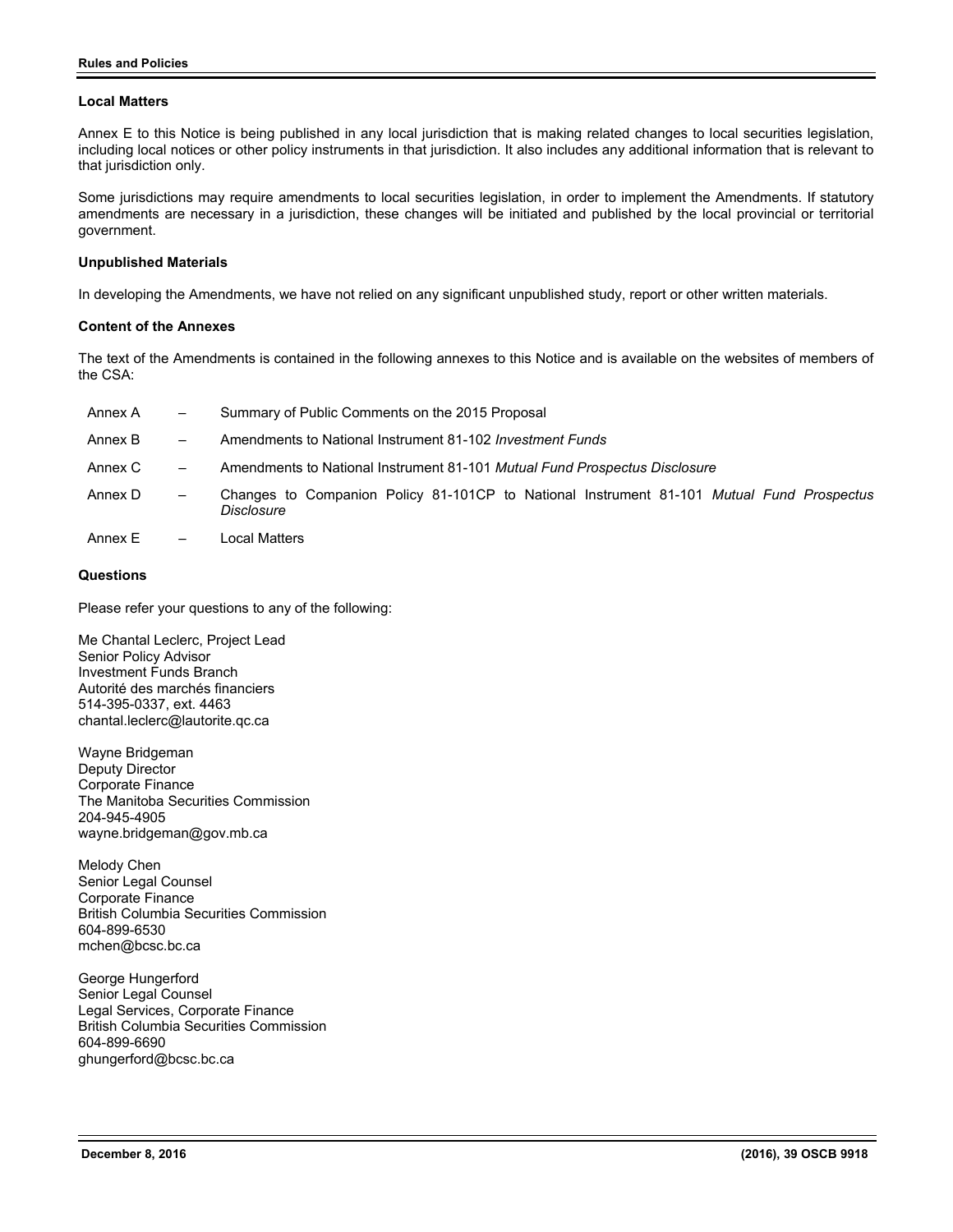Irene Lee Senior Legal Counsel Investment Funds and Structured Products Branch Ontario Securities Commission 416-593-3668 ilee@osc.gov.on.ca

Danielle Mayhew Legal Counsel Corporate Finance Alberta Securities Commission 403-592-3059 danielle.mayhew@asc.ca

Viraf Nania Senior Accountant Investment Funds andStructured Products Branch Ontario Securities Commission 416-593-8267 vnania@osc.gov.on.ca

Michael Wong Securities Analyst Corporate Finance British Columbia Securities Commission 604-899-6852 mpwong@bcsc.bc.ca

Dennis Yanchus Senior Economist Strategy and Operations – Economic Analysis Ontario Securities Commission 416-593-8095 dyanchus@osc.gov.on.ca

Abid Zaman Accountant Investment Funds and Structured Products Branch Ontario Securities Commission 416-204-4955 azaman@osc.gov.on.ca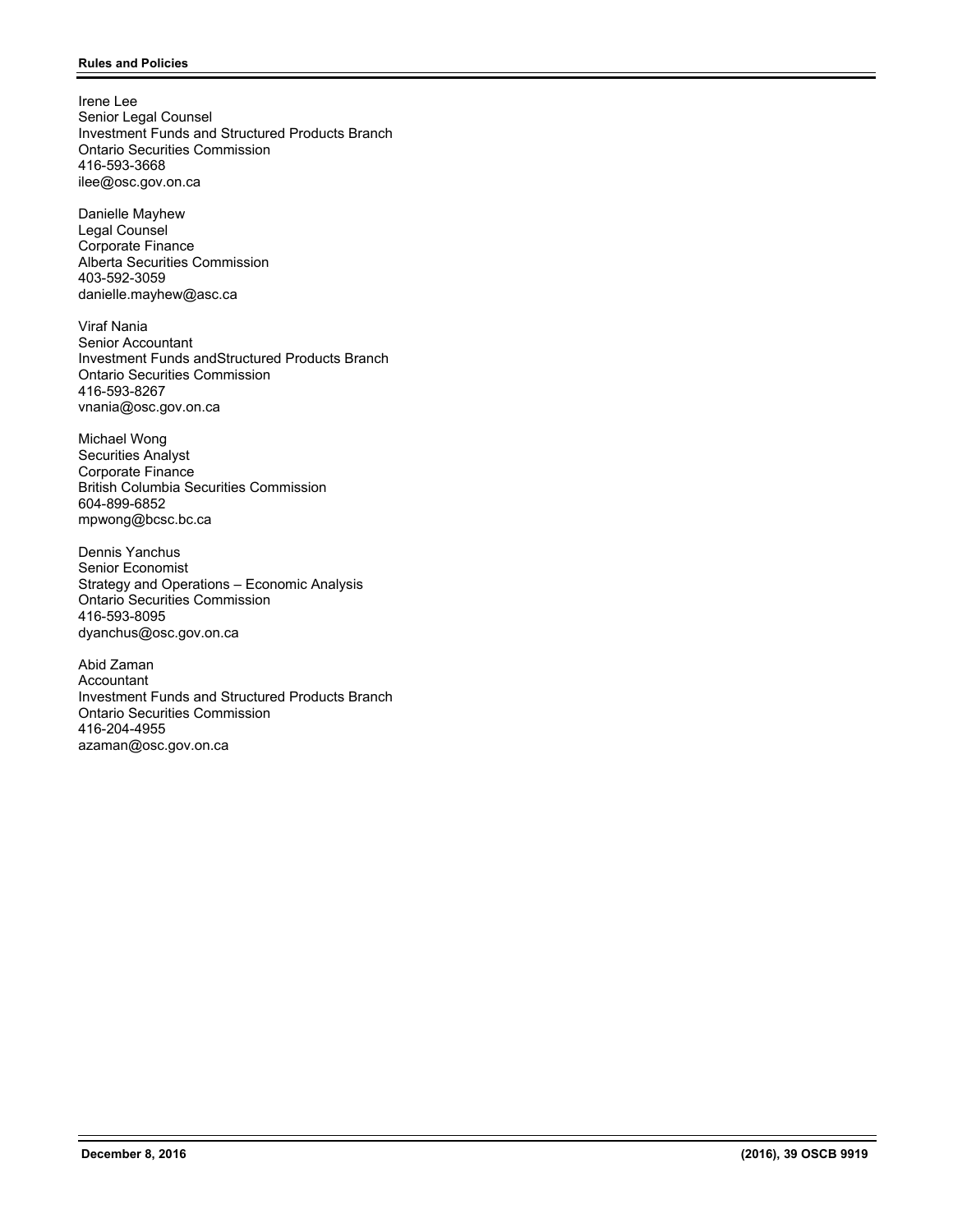# **ANNEX A**

# **SUMMARY OF PUBLIC COMMENTS AND CSA RESPONSES ON CSA NOTICE AND REQUEST FOR COMMENT CSA MUTUAL FUND RISK CLASSIFICATION METHODOLOGY FOR USE IN FUND FACTS AND ETF FACTS PROPOSED AMENDMENTS TO NATIONAL INSTRUMENT 81-102** *INVESTMENT FUNDS* **AND RELATED CONSEQUENTIAL AMENDMENTS** (DECEMBER 10, 2015)

| <b>Table of Contents</b> |                                      |  |
|--------------------------|--------------------------------------|--|
| <b>PART</b>              | <b>TITLE</b>                         |  |
| Part I                   | <b>Background</b>                    |  |
| Part II                  | <b>General Comments</b>              |  |
| Part III                 | <b>Comments on the 2015 Proposal</b> |  |
| Part IV                  | <b>Comments on Transition</b>        |  |
| Part V                   | <b>Other Comments</b>                |  |
| <b>Part VI</b>           | <b>List of Commenters</b>            |  |

## **Part I – Background**

## **Summary of Comments**

On December 10, 2015, the Canadian Securities Administrators (the **CSA** or **we**) published for comment proposed amendments (the **Proposed Amendments** or the **2015 Proposal**) to National Instrument 81-102 *Investment Funds* (**NI 81- 102**) and related consequential amendments to National Instrument 81-101 *Mutual Fund Prospectus Disclosure*, National Instrument 41-101 *General Prospectus Requirements*, Companion Policy to National Instrument 81-101 *Mutual Fund Prospectus Disclosure* and Companion Policy to National Instrument 41-101 *General Prospectus Requirements*, to implement the CSA Mutual Fund Risk Classification Methodology for Use in Fund Facts and ETF Facts (the **Proposed Methodology**).

The comment period expired on March 9, 2016. We received 26 comment letters and the commenters are listed in Part VI. This document only contains a summary of the comments received on the Proposed Methodology and the CSA's responses. We received comments on disclosure items in the Fund Facts, but we are not considering any additional disclosure items at this time. We also received comments on the application of the Proposed Methodology to alternative funds but the Proposed Amendments only contemplate the application of the Proposed Methodology to conventional mutual funds and exchangetraded mutual funds.

We have considered the comments we received and in response to the comments, we have made some amendments (the **Methodology**) to the Proposed Methodology.

We thank everyone who took the time to prepare and submit comment letters.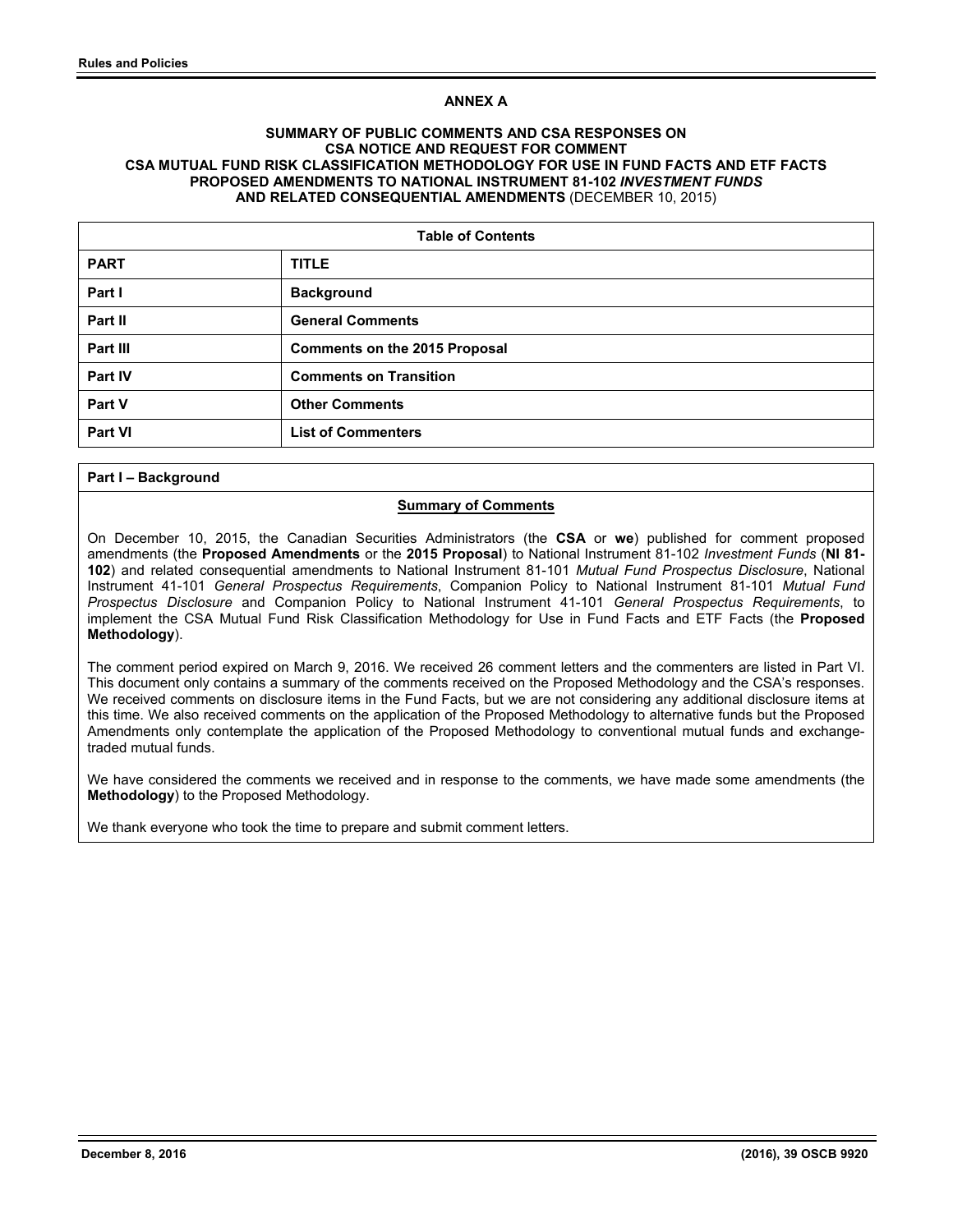| <b>Part II - General Comments</b>                             |                                                                                                                                                                                                                                                                               |                                                                                                                                                                                                                                                                                                                                                                    |
|---------------------------------------------------------------|-------------------------------------------------------------------------------------------------------------------------------------------------------------------------------------------------------------------------------------------------------------------------------|--------------------------------------------------------------------------------------------------------------------------------------------------------------------------------------------------------------------------------------------------------------------------------------------------------------------------------------------------------------------|
| <b>Issue</b>                                                  | Comments                                                                                                                                                                                                                                                                      | <b>Responses</b>                                                                                                                                                                                                                                                                                                                                                   |
| <b>General Support for the</b><br><b>Proposed Methodology</b> | Commenters expressed broad support for a<br>standardized risk classification methodology.<br>They were supportive of providing greater<br>transparency and consistency to allow<br>investors to compare the investment risk<br>levels of different mutual funds more readily. | We thank all commenters for their feedback.<br>We are proceeding with the final publication of<br>the Methodology with amendments to<br>implement the Methodology for use by<br>conventional mutual funds in the Fund Facts<br>and exchange-traded mutual funds (ETFs,<br>together with conventional mutual funds,<br>mutual funds) in the ETF Facts. <sup>1</sup> |

| Part III - Comments on the 2015 Proposal |                                                                     |                                                                                                                                                                                                                                                                                                                                                                     |                                                                                                                                                                                                                                                                                                                                                                                                                                            |
|------------------------------------------|---------------------------------------------------------------------|---------------------------------------------------------------------------------------------------------------------------------------------------------------------------------------------------------------------------------------------------------------------------------------------------------------------------------------------------------------------|--------------------------------------------------------------------------------------------------------------------------------------------------------------------------------------------------------------------------------------------------------------------------------------------------------------------------------------------------------------------------------------------------------------------------------------------|
|                                          | <b>Issue</b>                                                        | <b>Comments</b>                                                                                                                                                                                                                                                                                                                                                     | <b>Responses</b>                                                                                                                                                                                                                                                                                                                                                                                                                           |
| 1.                                       | <b>Application to ETFs</b>                                          | Many industry commenters, industry<br>associations and investor advocates<br>expressed support for extending the<br>application of the Proposed Methodology to<br>the ETF Facts.                                                                                                                                                                                    | We thank the commenters for their support.<br>Through the analysis it conducted, the CSA<br>concluded that the Proposed Methodology can<br>be applied to all mutual funds whether<br>conventional or exchange-traded. We think<br>that a standardized risk classification<br>methodology for all mutual funds provides for<br>greater transparency and consistency, which<br>will allow investors to more readily compare<br>mutual funds. |
|                                          |                                                                     | One industry association commented that<br>standard deviation for ETFs should be<br>calculated with returns based on the net<br>asset value (NAV), which would be<br>consistent with performance reporting and<br>continuous disclosure requirements. Few<br>ETFs would have a different investment risk<br>level calculated with returns based on<br>market price. | We agree with the commenter and are<br>proposing that an ETF's standard deviation<br>should be calculated with reference to the<br>NAV rather than market value to ensure<br>consistency with performance reporting and<br>continuous disclosure requirements across<br>mutual funds.                                                                                                                                                      |
|                                          |                                                                     | One investor advocate indicated that it<br>would not be appropriate to apply the<br>Proposed Methodology to inverse and<br>leveraged ETFs as they have risks that will<br>not be captured by volatility.                                                                                                                                                            | We respectfully disagree with the commenter.<br>We continue to be of the view that the<br>Proposed Methodology works well for a range<br>of investment strategies, including inverse and<br>leveraged ETFs. Our research indicates that<br>inverse and leveraged ETFs have historically<br>had very high standard deviation values and<br>would, therefore, have a High risk rating under<br>the Proposed Methodology.                     |
| 2.                                       | <b>Application to</b><br><b>Conventional Mutual</b><br><b>Funds</b> | Some commenters suggested that it would<br>not be appropriate to apply the Proposed<br>Methodology to determine the investment<br>risk levels of certain types of mutual funds.                                                                                                                                                                                     |                                                                                                                                                                                                                                                                                                                                                                                                                                            |

<sup>|&</sup>lt;br>1 See Mandating a Summary Disclosure Document for Exchange-Traded Mutual Funds and its Delivery, CSA Notice of Amendments to National Instrument 41-101 *General Prospectus Requirements* and to Companion Policy 41-101CP to National Instrument 41-101 *General Prospectus Requirements and Related Consequential Amendments* as published on December 8, 2016*.*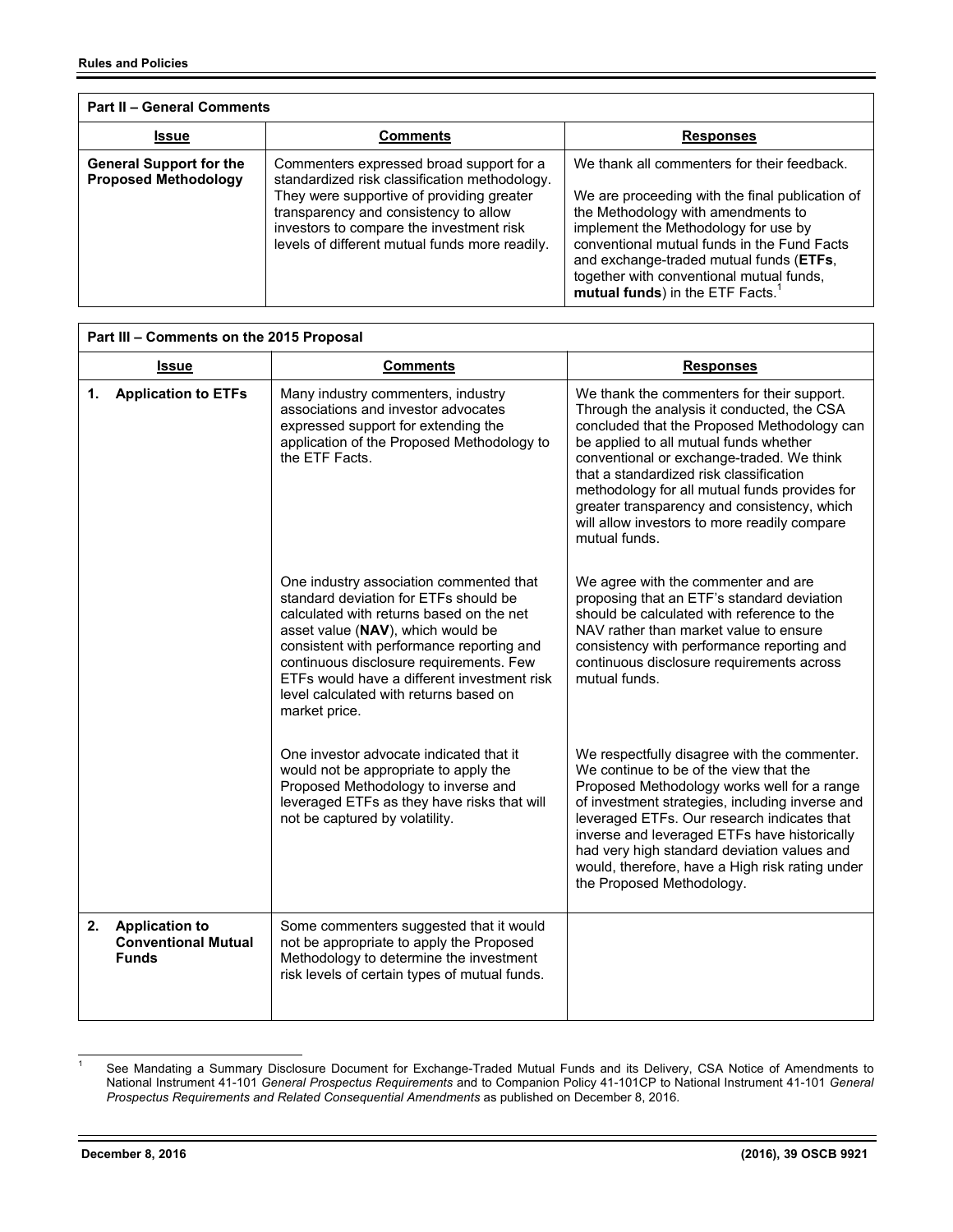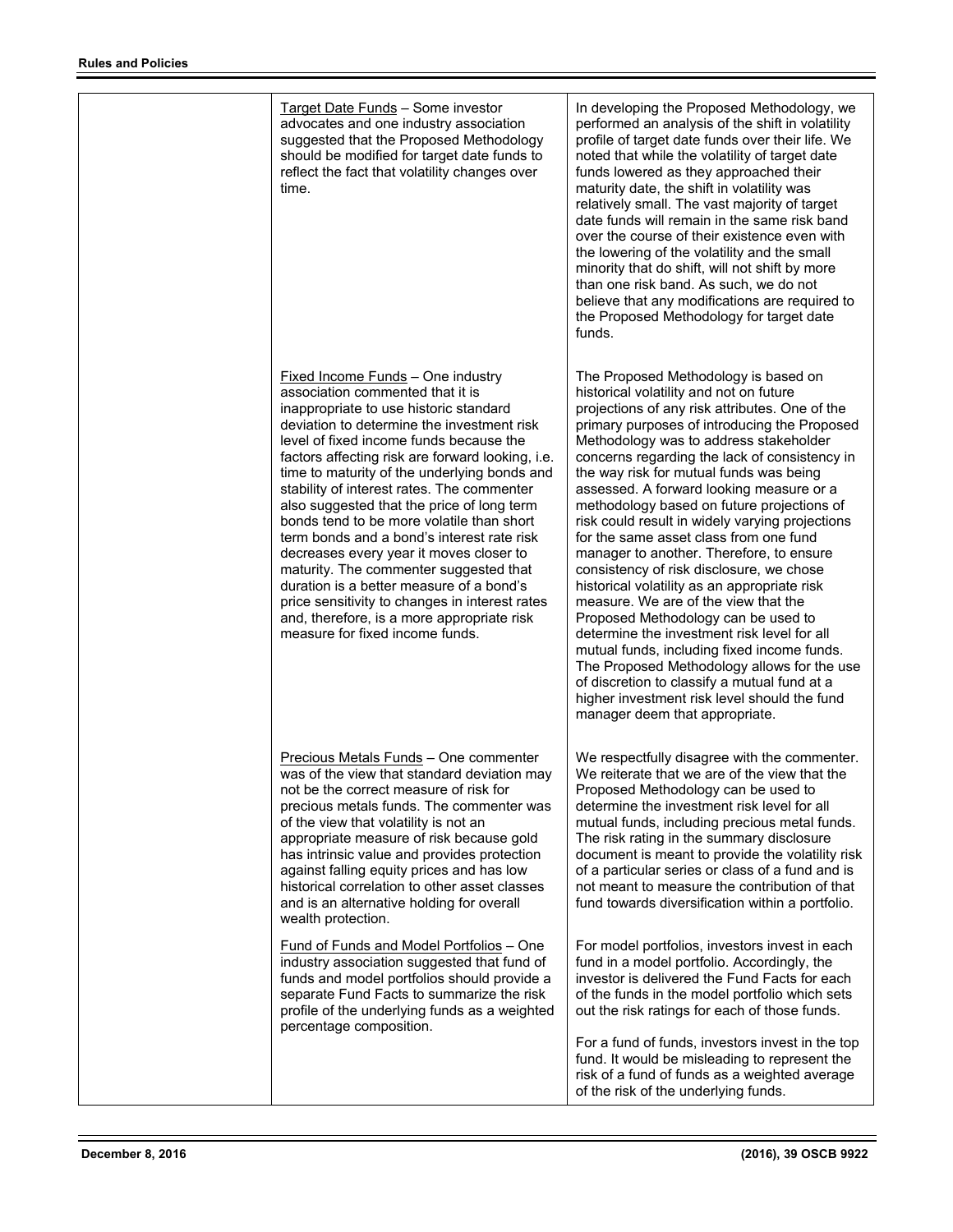|    |                           | <b>Currency Hedged Series - One investor</b><br>advocate suggested that currency hedged<br>series of a fund should have a separate<br>investment risk level.                                                                                                                                                                                                                                                                                                                                                 | The Proposed Methodology requires that the<br>investment risk level of a mutual fund be<br>determined by using the oldest series of the<br>mutual fund, unless the oldest series has an<br>attribute that results in a different investment<br>risk level for the series. As such, the<br>investment risk level of currency hedged<br>series of a mutual fund should be determined<br>separately if it is materially different from the<br>oldest series of the mutual fund.                                                                                                                                                                                                                                                                                                                                                                                                                                                                                                                                                                                                                                                  |
|----|---------------------------|--------------------------------------------------------------------------------------------------------------------------------------------------------------------------------------------------------------------------------------------------------------------------------------------------------------------------------------------------------------------------------------------------------------------------------------------------------------------------------------------------------------|-------------------------------------------------------------------------------------------------------------------------------------------------------------------------------------------------------------------------------------------------------------------------------------------------------------------------------------------------------------------------------------------------------------------------------------------------------------------------------------------------------------------------------------------------------------------------------------------------------------------------------------------------------------------------------------------------------------------------------------------------------------------------------------------------------------------------------------------------------------------------------------------------------------------------------------------------------------------------------------------------------------------------------------------------------------------------------------------------------------------------------|
| 3. | <b>Standard Deviation</b> | A number of industry commenters and<br>industry associations expressed support for<br>the use of standard deviation in the<br>Proposed Methodology. Many industry<br>commenters confirmed that they currently<br>use the standard deviation methodology<br>developed by the Investment Funds Institute<br>of Canada (IFIC) (IFIC Methodology).                                                                                                                                                               | We thank the commenters for their feedback.                                                                                                                                                                                                                                                                                                                                                                                                                                                                                                                                                                                                                                                                                                                                                                                                                                                                                                                                                                                                                                                                                   |
|    |                           | One industry association commented that<br>while standard deviation is an informative<br>measure, it is not a complete measure of<br>risk and can mask risks arising from<br>complexity of a mutual fund. For example, a<br>short term fixed income fund or ETF can<br>have very low historical volatility but may be<br>quite risky due to the complexity of its<br>underlying investments and very asymmetric<br>risk profiles in the event of a credit event,<br>liquidity issues or interest rate shock. | Before accepting standard deviation as the<br>preferred risk indicator, the CSA conducted a<br>thorough study of 14 other indicators. This<br>included an assessment of tail risk indicators<br>such as Value at Risk (VaR) and Conditional<br>Value at Risk (CVaR). Our analysis revealed<br>that these tail risk measures had a high<br>correlation with standard deviation. We found<br>that standard deviation tended to<br>underestimate risk relative to VaR in only a<br>small minority of instances (a maximum of 3%<br>of fund series in any given period, and<br>typically less than 1% of fund series in any<br>given period) and in such instances the funds<br>were typically already classified as Medium to<br>High or High risk. Considering the limits<br>regarding data availability for funds and the<br>amount of data required to calculate tail risk<br>measures accurately and given the high<br>correlation between these measures and<br>standard deviation, we have concluded that<br>standard deviation is the most appropriate risk<br>indicator for the purposes of the Proposed<br>Methodology. |
|    |                           | The same commenter also noted that past<br>performance is not an indicator of future<br>performance, but using standard deviation of<br>past returns is an implicit endorsement of<br>the use of past returns in an investor's<br>evaluation of their risk and return goals.                                                                                                                                                                                                                                 | Under the "How risky is it?" section, the Fund<br>Facts clearly acknowledges that the mutual<br>fund's rating is based on how much the mutual<br>fund's returns have changed from year to year<br>and that the indicated rating does not provide<br>the future volatility of the mutual fund.<br>Investors are referred to the simplified<br>prospectus for more information on the mutual<br>fund's risks.                                                                                                                                                                                                                                                                                                                                                                                                                                                                                                                                                                                                                                                                                                                   |
|    |                           | One industry association and some investor<br>advocates told us that because many risks<br>are not captured by volatility, standard<br>deviation could potentially be misleading to<br>investors.                                                                                                                                                                                                                                                                                                            | Standard deviation is a good general measure<br>of risk that can be applied to funds with widely<br>varying investment mandates. Standard<br>deviation can adequately capture many types<br>of risk that have affected funds historically. As<br>a measure of volatility, we think that standard                                                                                                                                                                                                                                                                                                                                                                                                                                                                                                                                                                                                                                                                                                                                                                                                                              |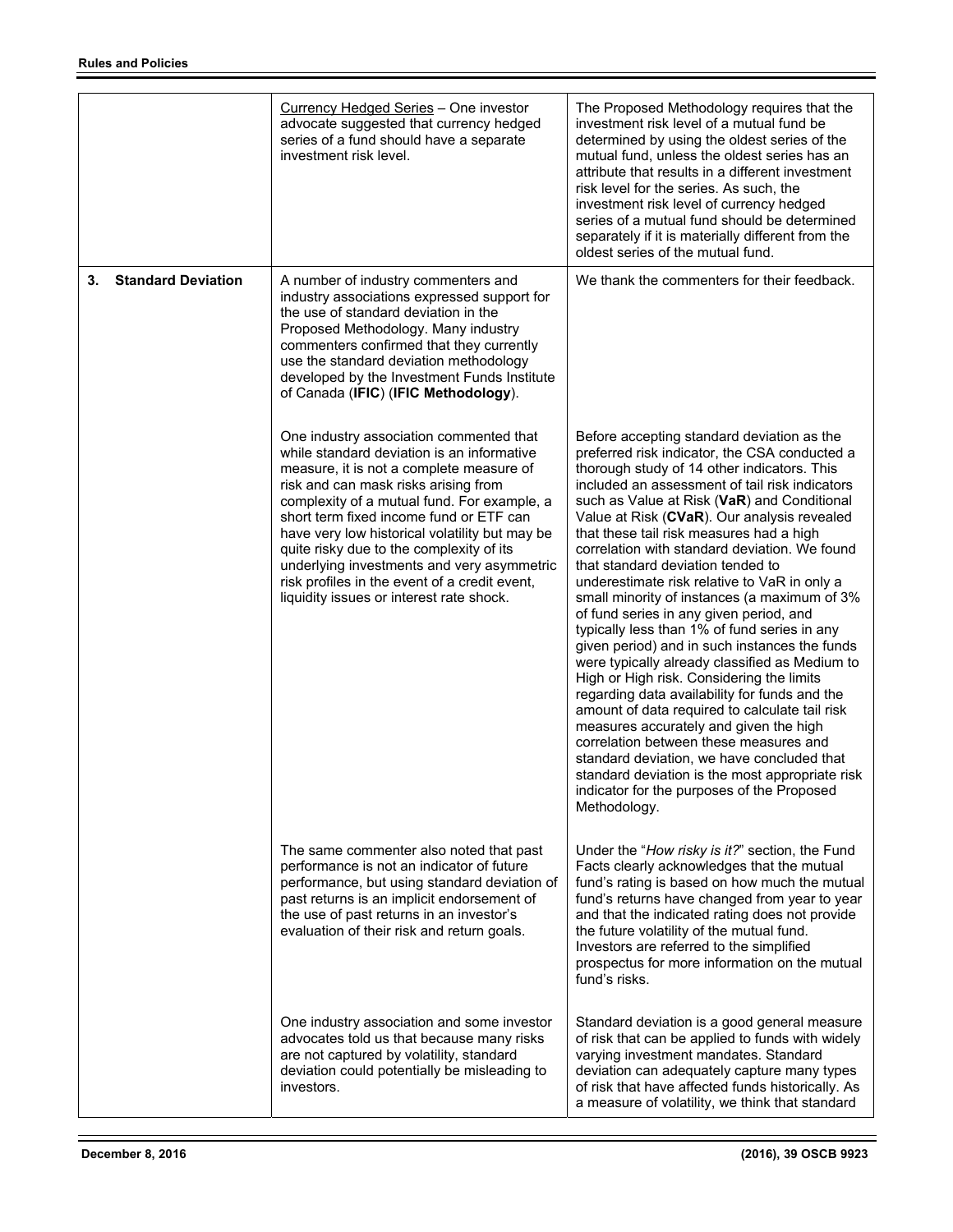|                                                                                                                                                                                                                                                                                                                                                                                                                     | deviation is not misleading to investors. We<br>note that the Committee of European<br>Regulators $(CESR)^2$ and IFIC both adopted<br>standard deviation for their methodologies.                                                                                                                                                                                                                                                                                                                                                                                                                                                                                                                                                      |
|---------------------------------------------------------------------------------------------------------------------------------------------------------------------------------------------------------------------------------------------------------------------------------------------------------------------------------------------------------------------------------------------------------------------|----------------------------------------------------------------------------------------------------------------------------------------------------------------------------------------------------------------------------------------------------------------------------------------------------------------------------------------------------------------------------------------------------------------------------------------------------------------------------------------------------------------------------------------------------------------------------------------------------------------------------------------------------------------------------------------------------------------------------------------|
| Some investor advocates were of the view<br>that volatility is not understood by investors.<br>Some investor advocates and one industry<br>commenter told us that standard deviation is<br>a measure of market fluctuation and<br>investors are concerned with the risk of loss<br>of capital, not market fluctuation. The<br>investor advocates expressed concern that<br>a mutual fund with no market fluctuation | The Fund Facts and the proposed ETF Facts<br>provide a plain language explanation of what<br>volatility means. The explanation indicates<br>that money can be lost by a mutual fund even<br>though it has a low risk rating. This language<br>has tested well with investors in document<br>testing conducted in other workstreams of the<br>POS project.                                                                                                                                                                                                                                                                                                                                                                              |
| would be considered no risk which would<br>provide false sense of security to investors.                                                                                                                                                                                                                                                                                                                            | It is important to note that we have retained<br>standard deviation for a number of reasons:                                                                                                                                                                                                                                                                                                                                                                                                                                                                                                                                                                                                                                           |
| They told us that volatility itself is not risk, it<br>is a weak proxy for risk and it does not show<br>downside risk.                                                                                                                                                                                                                                                                                              | It has a high correlation with many<br>1.<br>downside risk oriented metrics.                                                                                                                                                                                                                                                                                                                                                                                                                                                                                                                                                                                                                                                           |
|                                                                                                                                                                                                                                                                                                                                                                                                                     | 2.<br>Many mutual funds have limited<br>history and often close or merge<br>shortly after a tail event, thus we<br>question how accurate many tail risk<br>measures can actually be in practice.<br>Therefore, we see value in the<br>inclusion of upside volatility as we<br>believe it is telling the investor<br>something about the downside risk.                                                                                                                                                                                                                                                                                                                                                                                 |
|                                                                                                                                                                                                                                                                                                                                                                                                                     | 3.<br>We question how useful it is to base<br>an investment decision or to compare<br>investment products based on one<br>data point such as minimum return or<br>maximum drawdown given that these<br>extreme events are hard to measure<br>accurately (they are typically<br>measured in practice only by realized<br>loss which is inappropriate).                                                                                                                                                                                                                                                                                                                                                                                  |
|                                                                                                                                                                                                                                                                                                                                                                                                                     | The Fund Facts already includes<br>4.<br>disclosure of a loss metric: the worst<br>3-month period return.                                                                                                                                                                                                                                                                                                                                                                                                                                                                                                                                                                                                                              |
| One investor advocate suggested showing<br>the mean along with the standard deviation.<br>The commenter also suggested using VaR<br>because it quantifies the extent of a loss of<br>an investment with a given level of<br>confidence over a period of time.                                                                                                                                                       | As mentioned in our previous consultation, the<br>CSA are of the view that adding another risk<br>indicator would complicate things without<br>providing much in terms of information to<br>investors. In performing our analysis of risk<br>indicators, we looked at conventional mutual<br>fund, index and ETF data from 1985 to 2013<br>both in Canada and in some cases, in other<br>markets. We noted that if VaR, as an<br>example, indicated high risk for a particular<br>fund, standard deviation would have a similar<br>higher risk indication. In only a small minority<br>of instances (less than 3%) did standard<br>deviation tend to underestimate risk relative to<br>other tail risk indicators such as VaR. In such |

<sup>&</sup>lt;sup>2</sup> Now, the European Securities and Market Authority (ESMA).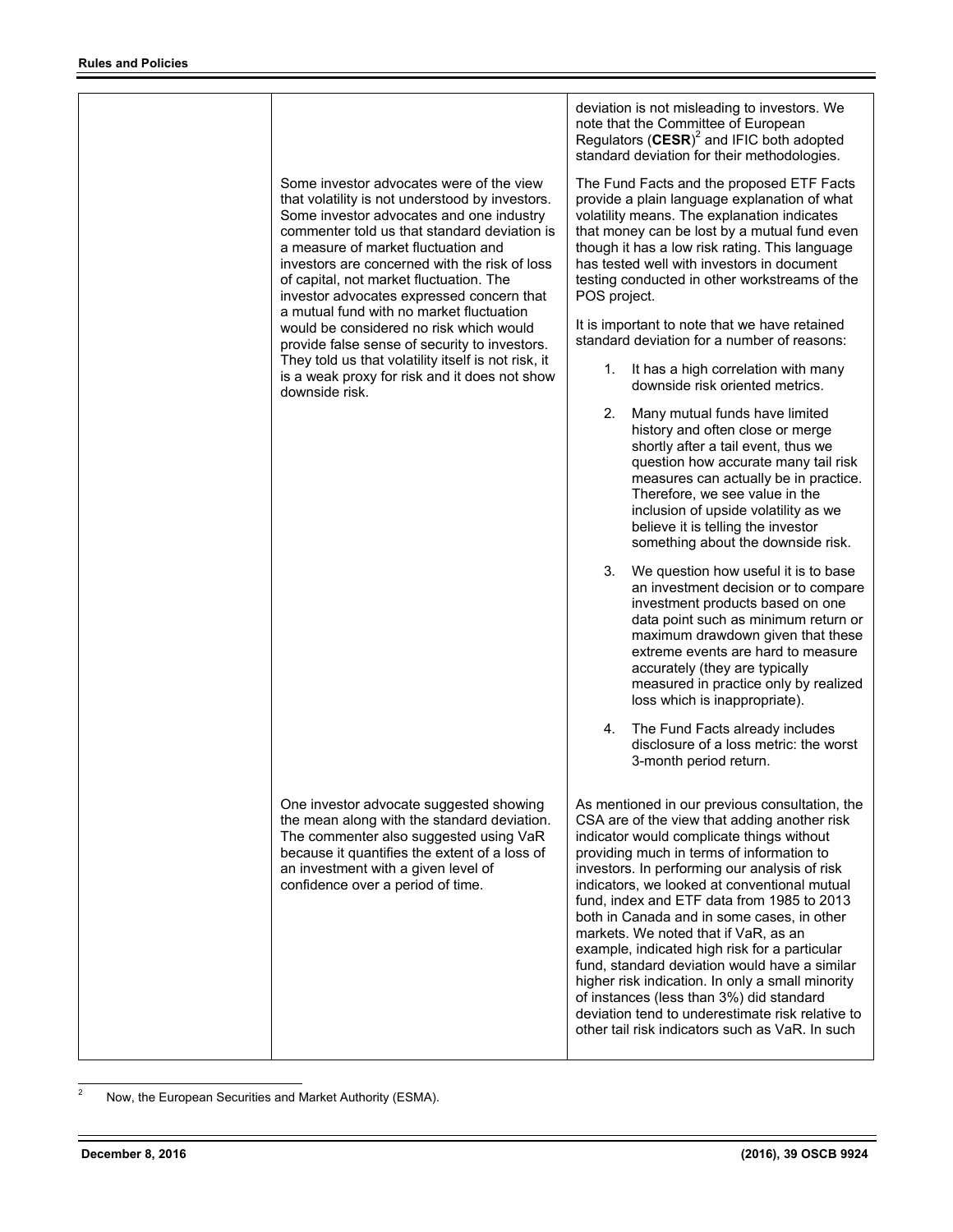|                         |                                                                                                                                                                                                                                                                                                                                                                                                     | instances, these funds tended to already be<br>classified in the Medium to High or High risk<br>category based on the standard deviation<br>calculation. We, therefore, concluded that<br>standard deviation did as good a job as any<br>other indicator while the additional complexity<br>and regulatory burden associated with adding<br>a secondary indicator was not justified.                                                                                                                                                                                                            |
|-------------------------|-----------------------------------------------------------------------------------------------------------------------------------------------------------------------------------------------------------------------------------------------------------------------------------------------------------------------------------------------------------------------------------------------------|-------------------------------------------------------------------------------------------------------------------------------------------------------------------------------------------------------------------------------------------------------------------------------------------------------------------------------------------------------------------------------------------------------------------------------------------------------------------------------------------------------------------------------------------------------------------------------------------------|
|                         |                                                                                                                                                                                                                                                                                                                                                                                                     | We found that standard deviation calculated<br>over a 10 year period is a very stable and<br>meaningful indicator.                                                                                                                                                                                                                                                                                                                                                                                                                                                                              |
|                         |                                                                                                                                                                                                                                                                                                                                                                                                     | We do not believe that showing the mean<br>along with the standard deviation would be<br>useful for or well understood by the majority of<br>investors.                                                                                                                                                                                                                                                                                                                                                                                                                                         |
|                         | A number of investor advocates told us that<br>standard deviation assumes a normal<br>distribution curve and does not address how<br>mutual funds behave in extreme market<br>conditions. They asked the CSA to consider<br>warning investors that not all mutual funds<br>have a normal distribution curve and market<br>conditions can change suddenly and<br>increase volatility unexpectedly.   | The amount of data and complexity of the<br>modelling required to accurately forecast how<br>funds will behave in extreme market events is<br>prohibitive. The presence of non-normality by<br>itself does not necessarily imply that standard<br>deviation is incorrect to use as a measure of<br>relative risk, particularly when the data<br>suggests that the use of alternative risk<br>measures does not materially alter the risk<br>ratings. Standard deviation can adequately<br>convey risk, given the disclosure provided in<br>the risk section of the Fund Facts and ETF<br>Facts. |
| <b>Risk Scale</b><br>4. | Several industry commenters agreed with<br>the decision to keep the five-category risk<br>scale currently prescribed in the Fund Facts.                                                                                                                                                                                                                                                             | We thank the commenters for their feedback.                                                                                                                                                                                                                                                                                                                                                                                                                                                                                                                                                     |
|                         | Some investor advocates told us that the<br>risk scale should be 6 or 7 categories to<br>prevent clustering of investment risk levels<br>and to allow for more differentiation.                                                                                                                                                                                                                     | Since the implementation of the Fund Facts, a<br>five-category risk scale has been adopted by<br>the CSA and used by the industry.<br>While a six or seven category risk scale would<br>provide for more differentiation of asset<br>classes across risk bands, we acknowledged<br>stakeholder feedback regarding costs for<br>industry, and ultimately, for investors in<br>adopting such a change. As such, we decided<br>to retain the current five-band risk scale used<br>in the Fund Facts and the proposed ETF<br>Facts to avoid unnecessary reclassification of<br>mutual funds.        |
|                         | One industry commenter commented that<br>the five-category risk scale has not been<br>tested with investors and investors cannot<br>meaningfully interpret it. The commenter,<br>along with some investor advocates,<br>suggested that the calculated standard<br>deviation number should be shown on the<br>five-category scale to allow investors to<br>make their own interpretation. Some other | The five-category risk scale in the Fund Facts<br>and in the ETF Facts model was well received<br>by investors in earlier stages of the POS<br>project.                                                                                                                                                                                                                                                                                                                                                                                                                                         |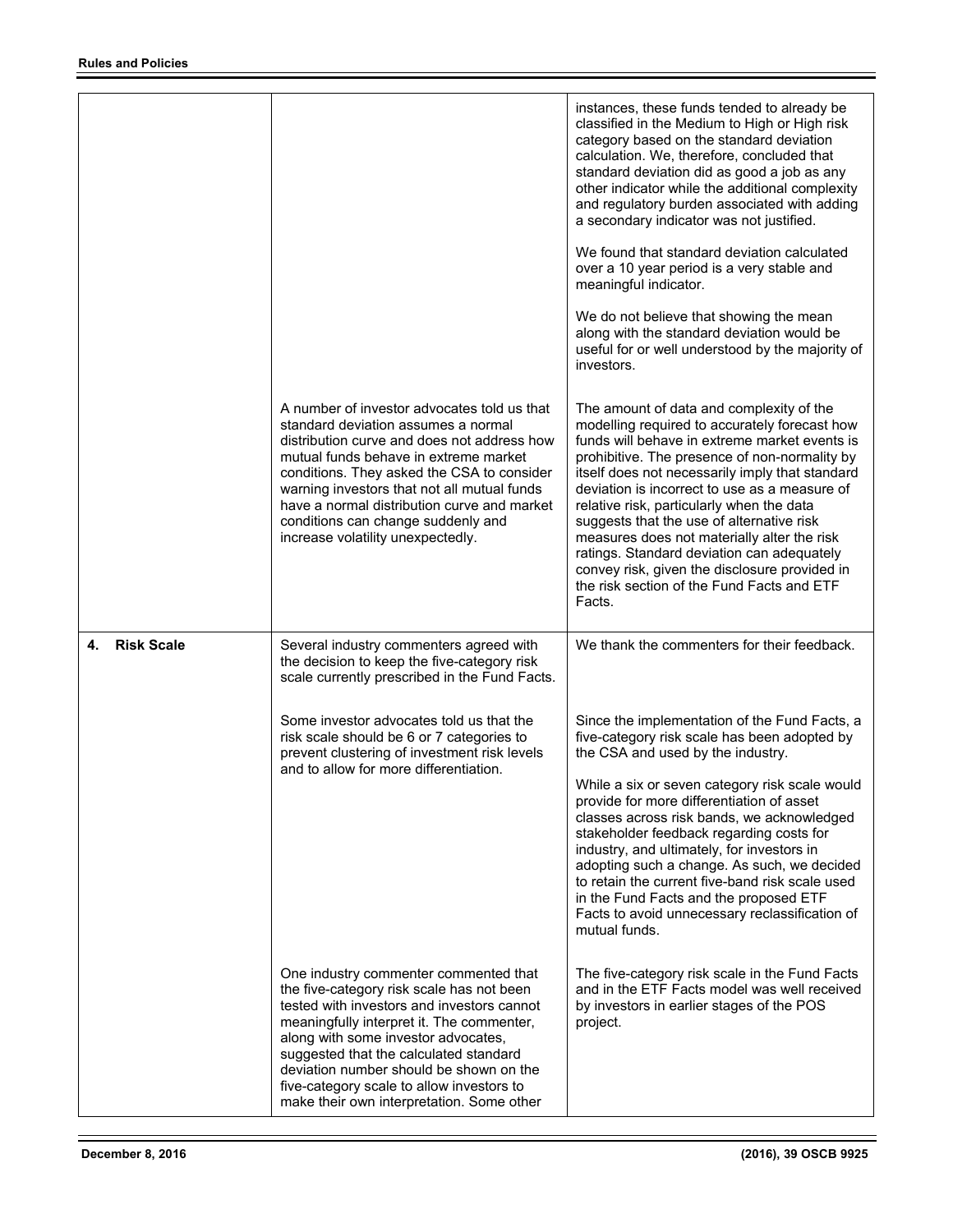|                                                                           | investor advocates suggested that the risk<br>scale should not use words but use numbers<br>instead so the investor's representative can<br>explain it in plain language.                                                                                                                                                                                                                                                                                                                                                                                                                                                                                                                           |                                                                                                                                                                                                                                                                                                                                                                                                                           |
|---------------------------------------------------------------------------|-----------------------------------------------------------------------------------------------------------------------------------------------------------------------------------------------------------------------------------------------------------------------------------------------------------------------------------------------------------------------------------------------------------------------------------------------------------------------------------------------------------------------------------------------------------------------------------------------------------------------------------------------------------------------------------------------------|---------------------------------------------------------------------------------------------------------------------------------------------------------------------------------------------------------------------------------------------------------------------------------------------------------------------------------------------------------------------------------------------------------------------------|
|                                                                           | One industry commenter told us that a risk<br>scale does not communicate the concept of<br>loss and recovery to investors. Some<br>commenters suggested showing recovery<br>time while some investor advocates<br>suggested showing maximum drawdown<br>and the best and worst performance periods<br>instead of using the risk scale.                                                                                                                                                                                                                                                                                                                                                              | The concept of loss and recovery time has not<br>been retained by the CSA for a number of<br>reasons. Inception date bias is a significant<br>problem for metrics such as maximum<br>drawdown and time to recovery, and unlike<br>standard deviation, the accuracy of these<br>metrics is not improved by the use of<br>benchmark data.                                                                                   |
|                                                                           |                                                                                                                                                                                                                                                                                                                                                                                                                                                                                                                                                                                                                                                                                                     | However, under the "How has the fund<br>performed?" section of the Fund Facts a table<br>already shows the concept of loss in the best<br>and worst returns in a 3-month period over the<br>last 10 years.                                                                                                                                                                                                                |
| <b>Frequency of</b><br><b>Determining</b><br><b>Investment Risk Level</b> | Some industry commenters and industry<br>associations agreed that the investment risk<br>level of mutual funds should be determined<br>with each filing of the Fund Facts or ETF<br>Facts, as applicable, and at least annually.                                                                                                                                                                                                                                                                                                                                                                                                                                                                    | We thank the commenters for their feedback.                                                                                                                                                                                                                                                                                                                                                                               |
|                                                                           | One investor advocate suggested that the<br>CSA provide guidance as to when it would<br>be appropriate to review each mutual fund's<br>investment risk level more frequently than<br>annually.                                                                                                                                                                                                                                                                                                                                                                                                                                                                                                      | We indicate in the Proposed Methodology that<br>the investment risk level should be determined<br>again whenever it is no longer reasonable in<br>the circumstances. It is the fund manager's<br>responsibility to determine if there is a change<br>in circumstances that would trigger a review of<br>the mutual fund's investment risk level.                                                                          |
| <b>Use of Discretion</b>                                                  | Some industry commenters and industry<br>associations told us that fund managers<br>should be allowed to use discretion to both<br>decrease and increase the investment risk<br>level of a mutual fund given the fund<br>manager's statutory duty to act in the best<br>interests of the mutual fund. Some fund<br>managers may want to decrease the<br>investment risk level of a mutual fund<br>derived from the standard deviation<br>calculation to avoid unnecessary disruption<br>and confusion to investors due to general<br>market conditions and market volatility<br>fluctuations, or where a mutual fund is on<br>the cusp of, or fluctuates between, two<br>standard deviation ranges. | The CSA recognize that circumstances could<br>give rise to the need for consideration of<br>qualitative factors in addition to the<br>quantitative calculation in determining the<br>investment risk level of mutual funds.<br>Therefore, the Proposed Methodology allows<br>the use of discretion to classify a mutual fund<br>at a higher investment risk level than that<br>indicated by the quantitative calculation. |
|                                                                           |                                                                                                                                                                                                                                                                                                                                                                                                                                                                                                                                                                                                                                                                                                     |                                                                                                                                                                                                                                                                                                                                                                                                                           |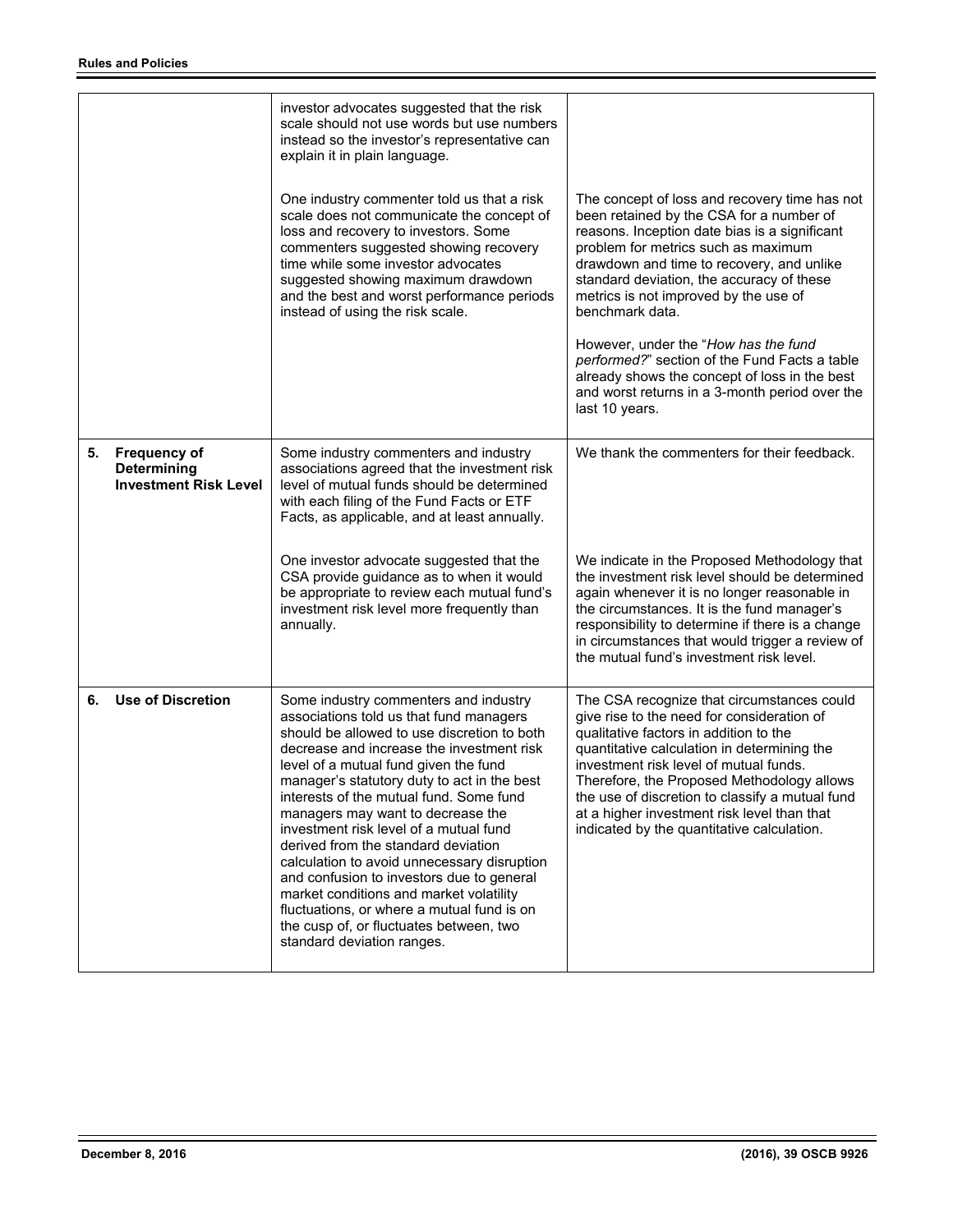|                           | One industry commenter and an industry<br>association asked for clarification on when it<br>would be "reasonable in the circumstances"<br>to exercise discretion under the Proposed<br>Methodology.                                                                                                                                                                                                                                                            | While we acknowledge that the fund manager<br>should have the knowledge and expertise to<br>weigh all risk factors, objectively, it is<br>important in order to maintain consistency in<br>the disclosure across funds that a minimum<br>risk disclosure, as determined by the 10 year<br>standard deviation, be established. In the<br>feedback to CSA Notice 81-324 and Request<br>for Comment Proposed CSA Mutual Fund<br>Risk Classification Methodology for Use in<br>Fund Facts (2013 Proposal), we were told<br>that the fund manager will be able to<br>determine when it is reasonable in the<br>circumstances to use discretion to increase<br>the fund's investment risk level based on its<br>knowledge and experience. |
|---------------------------|----------------------------------------------------------------------------------------------------------------------------------------------------------------------------------------------------------------------------------------------------------------------------------------------------------------------------------------------------------------------------------------------------------------------------------------------------------------|-------------------------------------------------------------------------------------------------------------------------------------------------------------------------------------------------------------------------------------------------------------------------------------------------------------------------------------------------------------------------------------------------------------------------------------------------------------------------------------------------------------------------------------------------------------------------------------------------------------------------------------------------------------------------------------------------------------------------------------|
|                           | Two industry associations suggested that<br>the use of discretion should be disclosed in<br>the description of the reference index in the<br>management report of fund performance<br>(MRFP) and one industry commenter<br>suggested that it be disclosed in the Fund<br>Facts. One investor advocate noted that a<br>fund manager's use of discretion without an<br>explanation gives investors no information<br>about material qualitative risks.           | The ability to use discretion to increase the<br>investment risk level of a mutual fund is part of<br>the Proposed Methodology. Under the<br>Proposed Methodology, a mutual fund must<br>keep and maintain records if its investment<br>risk level was increased including why it was<br>reasonable to do so under the circumstances.                                                                                                                                                                                                                                                                                                                                                                                               |
| 7.<br>10 Years of History | While two industry commenters and one<br>investor advocate supported using 10 years<br>of history in the Proposed Methodology,<br>other investor advocates commented that 10<br>years of history is too long as most funds do<br>not have 10 years of history. Another<br>industry commenter also suggested using a<br>five year period. Similarly, one industry<br>association noted that the CESR<br>methodology for UCITS funds uses 5 years<br>of history. | The CSA conducted extensive analysis while<br>reviewing various time periods: three, five,<br>seven and ten years and for the calculation of<br>the standard deviation the CSA chose the 10-<br>year history period as it provides a reasonable<br>balance between indicator stability and data<br>availability. In regard to shorter time periods<br>(three, five and seven years) we note that<br>shorter time periods cause frequent changes<br>in the investment risk level for a number of<br>mutual funds. We also note that a 10-year<br>time period typically tends to catch at least<br>one, if not more, downturns in economic<br>and/or financial markets.                                                               |
|                           | An industry commenter suggested that the<br>time period used for the Proposed<br>Methodology should be as of the most<br>recently completed calendar year so that it<br>would be consistent with the time period for<br>the year by year returns in the Fund Facts.<br>This would allow for the investment risk level<br>for all Fund Facts in a given year to be<br>based on the same 10 year period.                                                         | We think that using the calendar year would<br>not properly reflect the standard deviation for<br>mutual funds that have a prospectus renewal<br>in the third quarter, for instance, as several<br>months would not be reckoned with in<br>calculating the standard deviation. Except for<br>the year-by-year returns section, the<br>determination of the investment risk level and<br>of all other information items in the Fund Facts<br>or the proposed ETF Facts must be made as<br>at the end of the period that ends within 60<br>days before the date of the Fund Fact or the<br>proposed ETF Facts.                                                                                                                        |
|                           |                                                                                                                                                                                                                                                                                                                                                                                                                                                                |                                                                                                                                                                                                                                                                                                                                                                                                                                                                                                                                                                                                                                                                                                                                     |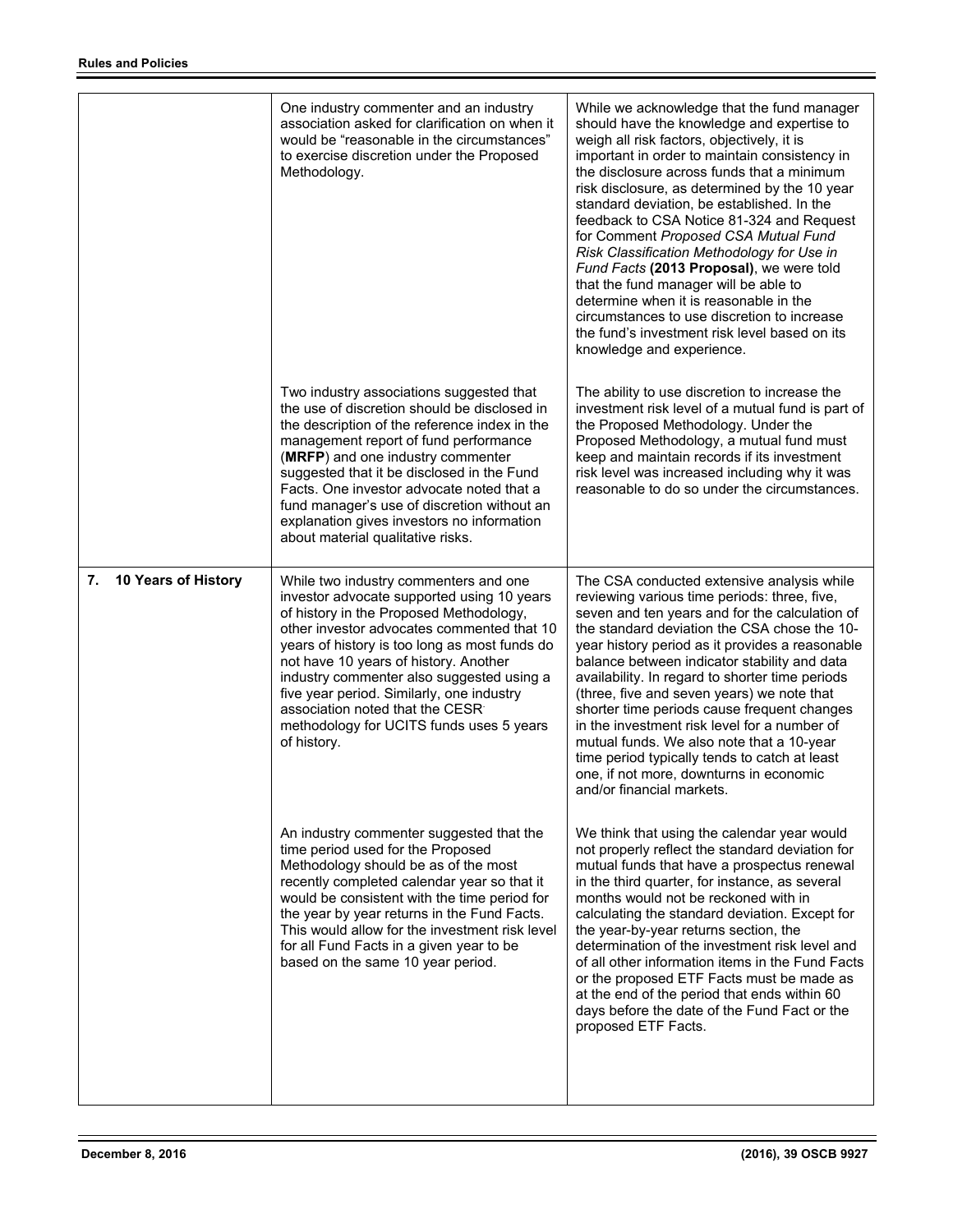| 8. | <b>Reference Index</b> | Use of a Reference Index<br>Some industry commenters expressed<br>support for the use of a reference index to<br>be used a proxy for a mutual fund with less<br>than 10 years of history for the purpose of                                                                                                                                                               | We thank the commenters for their feedback.                                                                                                                                                                                                                                                                                                                                                                                                                                                                                                                                                                                                                                            |
|----|------------------------|---------------------------------------------------------------------------------------------------------------------------------------------------------------------------------------------------------------------------------------------------------------------------------------------------------------------------------------------------------------------------|----------------------------------------------------------------------------------------------------------------------------------------------------------------------------------------------------------------------------------------------------------------------------------------------------------------------------------------------------------------------------------------------------------------------------------------------------------------------------------------------------------------------------------------------------------------------------------------------------------------------------------------------------------------------------------------|
|    |                        | determining its investment risk level.<br>One industry commenter expressed concern<br>that the earlier version of the Proposed<br>Methodology published on December 12,<br>2013 by the CSA in the 2013 Proposal<br>allowed the use of actual fund returns to the                                                                                                          | The Proposed Methodology has been revised<br>to clarify that if a mutual fund has less than 10<br>years of history, then the mutual fund must<br>select a reference index to use as a proxy to<br>impute the return history for the remainder of                                                                                                                                                                                                                                                                                                                                                                                                                                       |
|    |                        | extent available and to backfill the missing<br>data with the reference index returns,<br>however, the Proposed Methodology did<br>not.                                                                                                                                                                                                                                   | the 10-year period.                                                                                                                                                                                                                                                                                                                                                                                                                                                                                                                                                                                                                                                                    |
|    |                        | One industry commenter and some investor<br>advocates suggested using only actual<br>returns for a mutual fund with less than 10<br>years of history as it would be misleading to<br>use reference index returns to determine its<br>investment risk level. One investor advocate<br>suggested showing both the actual returns<br>and reference index returns separately. | The Proposed Methodology requires the<br>selection of a reference index that reasonably<br>approximates the volatility and risk profile of<br>the mutual fund. The Proposed Methodology<br>also sets out criteria for selecting and<br>monitoring the appropriateness of the<br>reference index. We respectfully disagree that<br>the use of a reference index would be<br>misleading as the reference index only acts as<br>a proxy for missing data in determining the<br>investment risk level of the mutual fund. We<br>are of the view that it would be more<br>misleading to introduce significant inception<br>date bias were we to use only the available<br>return histories. |
|    |                        |                                                                                                                                                                                                                                                                                                                                                                           | As the reference index must reasonably<br>approximate the standard deviation of the<br>mutual fund, showing the actual returns and<br>reference index returns separately does not<br>seem to be necessary and may be misleading<br>for investors.                                                                                                                                                                                                                                                                                                                                                                                                                                      |
|    |                        | Two investor advocates suggested using<br>actual data from the relevant Canadian<br><b>Investment Funds Standards Committee</b><br>(CIFSC) category to backfill missing data for<br>funds with less than 10 years of history.                                                                                                                                             | We are of the view that the criteria for<br>selecting a reference index in accordance with<br>the Methodology means that a reference index<br>will reasonably approximate the volatility and<br>risk profile of the mutual fund which makes it a<br>better proxy for missing data than general<br>CIFSC category benchmarks assigned by<br>data providers or an industry association.                                                                                                                                                                                                                                                                                                  |
|    |                        | Another suggestion from an industry<br>commenter was to use a single universal<br>benchmark index for all the funds rather<br>than use reference indices. This commenter<br>also suggested providing a range of<br>standard deviation for asset classes for<br>comparison.                                                                                                | A single universal reference index would not<br>be appropriate for all mutual funds due to their<br>distinctive risk profile and investment<br>objectives. Additional disclosure in the Fund<br>Facts, such as providing a range of standard<br>deviations for various asset classes for<br>comparison would, in our view, make the Fund<br>Facts and ETF Facts more difficult to use for<br>the average investor.                                                                                                                                                                                                                                                                     |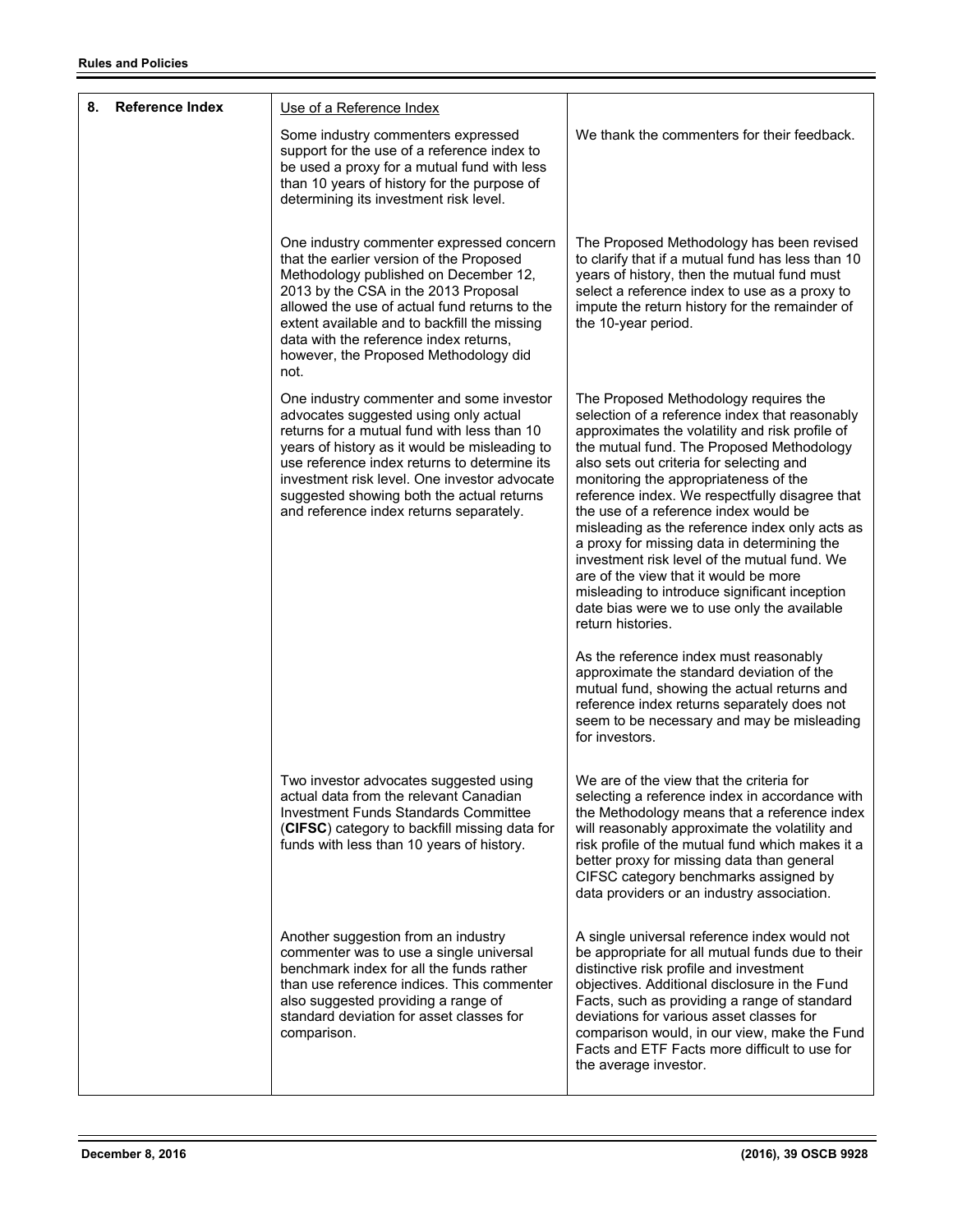| One investor advocate expressed concern<br>that using a reference index means an<br>investor cannot determine if a fund<br>manager's active management style adds<br>volatility to a mutual fund or if it is a function<br>of the reference index selected. The same<br>commenter also suggested that a reference<br>index will likely exhibit survivorship bias and<br>inflate the investment risk level of a mutual<br>fund.                                                                                 | The Methodology provides specific guidance<br>and requirements that must be met in<br>selecting and monitoring a reference index so<br>that it reasonably approximates the standard<br>deviation of the mutual fund. The fund<br>manager may also contemplate factors other<br>than the ones identified in the Methodology in<br>selecting a reference index if the fund<br>manager considers them relevant to the<br>specific characteristics of the mutual fund.                                                                                                                                                                                                                                                                  |
|----------------------------------------------------------------------------------------------------------------------------------------------------------------------------------------------------------------------------------------------------------------------------------------------------------------------------------------------------------------------------------------------------------------------------------------------------------------------------------------------------------------|-------------------------------------------------------------------------------------------------------------------------------------------------------------------------------------------------------------------------------------------------------------------------------------------------------------------------------------------------------------------------------------------------------------------------------------------------------------------------------------------------------------------------------------------------------------------------------------------------------------------------------------------------------------------------------------------------------------------------------------|
| Reference Index Selection Principles                                                                                                                                                                                                                                                                                                                                                                                                                                                                           |                                                                                                                                                                                                                                                                                                                                                                                                                                                                                                                                                                                                                                                                                                                                     |
| A few industry commenters and one industry<br>association asked for further guidance to<br>clarify what is expected in adhering to the<br>principles, i.e. whether all the principles for<br>reference fund selection need to be followed<br>or whether they are only examples of<br>principles to be considered.                                                                                                                                                                                              | We have revised the commentary in Item 5 of<br>Appendix F - Investment Risk Classification<br>Methodology, NI 81-102 to indicate that a<br>mutual fund must consider each of the factors<br>listed in Instruction (2) of Item 5 when<br>selecting and monitoring the reasonableness<br>of a reference index. We also indicated that a<br>mutual fund may consider other factors as<br>appropriate in selecting and monitoring the<br>reasonableness of a reference index. We<br>acknowledge that a reference index that<br>reasonably approximates the standard<br>deviation of the mutual fund may not<br>necessarily meet all of the factors in<br>Instruction (2) of Item 5.                                                     |
| Some industry associations and industry<br>commenters told us that it would be difficult<br>to meet all the principles for reference fund<br>selection and that flexibility should be given<br>to source an appropriate risk proxy.                                                                                                                                                                                                                                                                            | The factors that a mutual fund should consider<br>in selecting and monitoring the<br>reasonableness of a reference index have<br>been revised. We are of the view that an<br>appropriate reference index can be selected in<br>accordance with the revised factors.                                                                                                                                                                                                                                                                                                                                                                                                                                                                 |
| One industry association commented that<br>the reference indices available do not take<br>into account certain investment strategies<br>permitted in NI 81-102, e.g. short selling and<br>use of derivatives. If an appropriate<br>reference index cannot be sourced, one<br>industry commenter told us that a reference<br>index will need to be created but index<br>creation involves significant costs and in<br>some instances, it will not even be possible<br>to create an appropriate reference index. | Based on the feedback provided, we have<br>made revisions to the Instructions to Item 5.<br>Appendix F - Investment Risk Classification<br>Methodology, NI 81-102, for selecting and<br>monitoring an appropriate reference index for<br>funds with less than 10 years of history.<br>As indicated in the commentary, while all<br>factors listed in the Instructions to Item 5.<br>Appendix F - Investment Risk Classification<br>Methodology, NI 81-102 when determining the<br>reasonableness of a reference index must be<br>considered, a reference index that reasonably<br>approximates or is expected to reasonably<br>approximate, the standard deviation of a<br>mutual fund may not necessarily meet all the<br>factors. |
|                                                                                                                                                                                                                                                                                                                                                                                                                                                                                                                |                                                                                                                                                                                                                                                                                                                                                                                                                                                                                                                                                                                                                                                                                                                                     |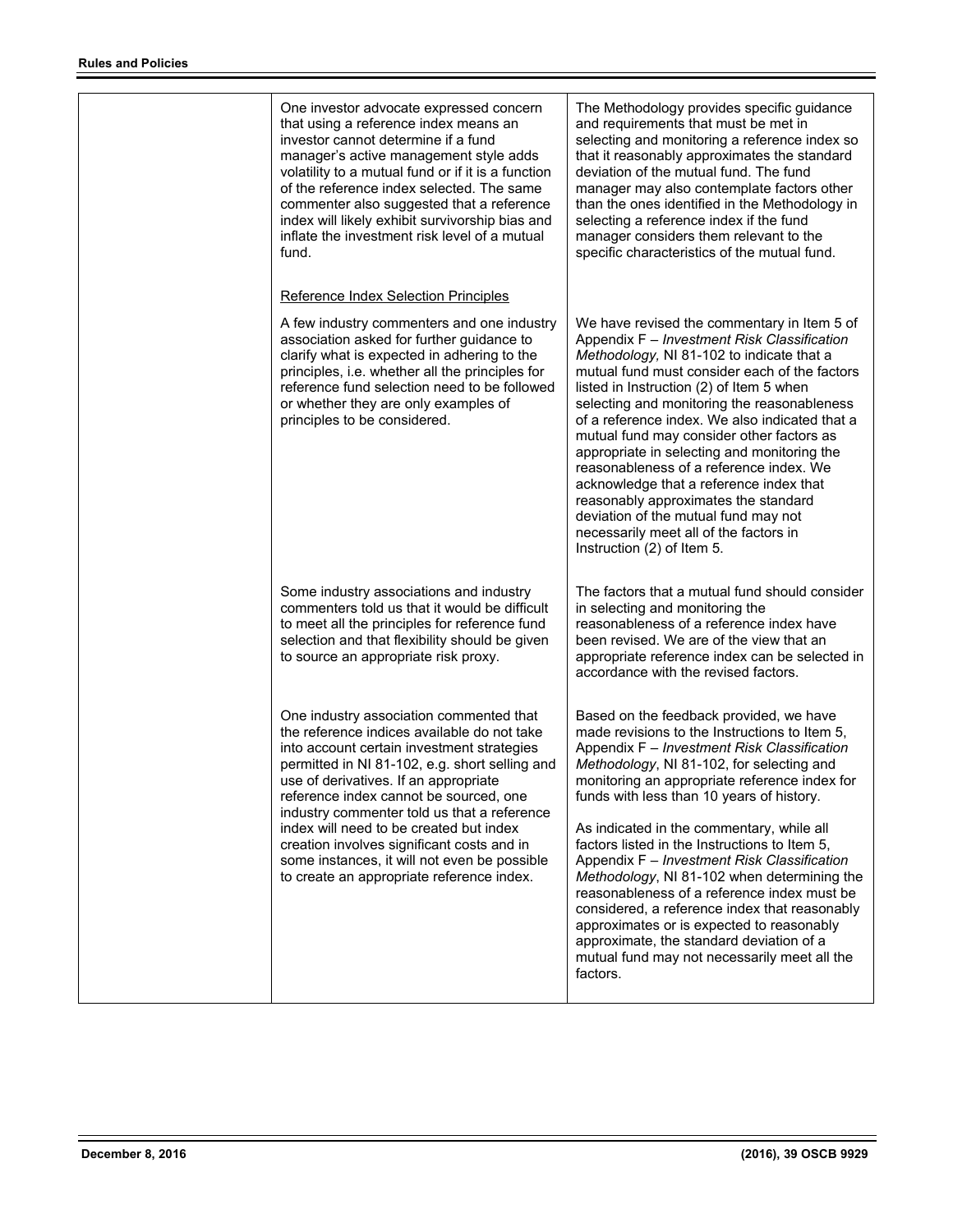A number of commenters asked for clarification regarding the principles for selecting an appropriate reference index for funds with less than 10 years of history. Commenters provided comments on the following principles set out in Proposed Amendments to Instruction (1), Item 4, Appendix F, NI 81-102: *● Instruction (1)(a):* "*is made up of one or a composite of several market indices that best reflect the returns and volatility of the mutual funds and the portfolio of the mutual fund*" – One industry commenter asked for CSA guidance on the meaning of "best reflect the returns and volatility" and did not understand the distinction between the fund and its portfolio. This is now Instruction (1) and we have revised it to: *A reference index must be made up of one permitted index, or where necessary, to more reasonably approximate the standard deviation of a mutual fund, a composite of several permitted indices.*". *● Instruction (1)(b): "has returns highly correlated to the returns of the mutual fund"* – A few commenters asked for clarification on the meaning of "highly correlated". Another industry commenter was of the view that returns that are highly correlated do not mean volatility between the mutual fund and the reference index are highly correlated. One industry association and some industry commenters told us that new or young mutual funds do not have the performance history from which to calculate correlation and there are also some mutual funds that do not have a high correlation to a reference index. One commenter suggested adding the language "expected to be" for new and young mutual funds. This is now Instruction 2(b) and we have revised it to: "*has returns, or is expected to have returns, highly correlated to the returns of the mutual fund*." The phrase "*is expected to have returns*" has been added in response to feedback about new or young mutual funds that do not have performance history. The phrase "*highly correlated to the returns of the mutual fund*" means that the reference index has returns that are closely linked to the returns of the mutual fund and will likely result in highly correlated returns of the reference index. *● Instruction (1)(c): "contains a high proportion of the securities represented in the mutual fund's portfolio with similar portfolio allocations"* – One industry association and some industry commenters told us that new funds or funds that do not have a high correlation to a reference index such as a fund with an innovative strategy or is actively managed would not be able to meet this principle. Another industry commenter was of the view that a reference index that best represents a mutual fund's volatility may not necessarily contain a high proportion of securities represented in the mutual fund's portfolio. Other commenters told us that if the principle means the mutual fund has to have a low active share relative to a particular reference index, then some mutual funds that do not have an appropriate active share This is now Instruction 2(a) and we have revised it to: "*contains a high proportion of securities represented, or is expected to be represented, in the mutual fund's portfolio*". The phrase "*is expected to be represented*" has been added in response to feedback about new or young mutual funds that do not have performance history. For actively managed mutual funds, or mutual funds with an innovative strategy, we note that a reference index can be made up of a composite of several permitted indices.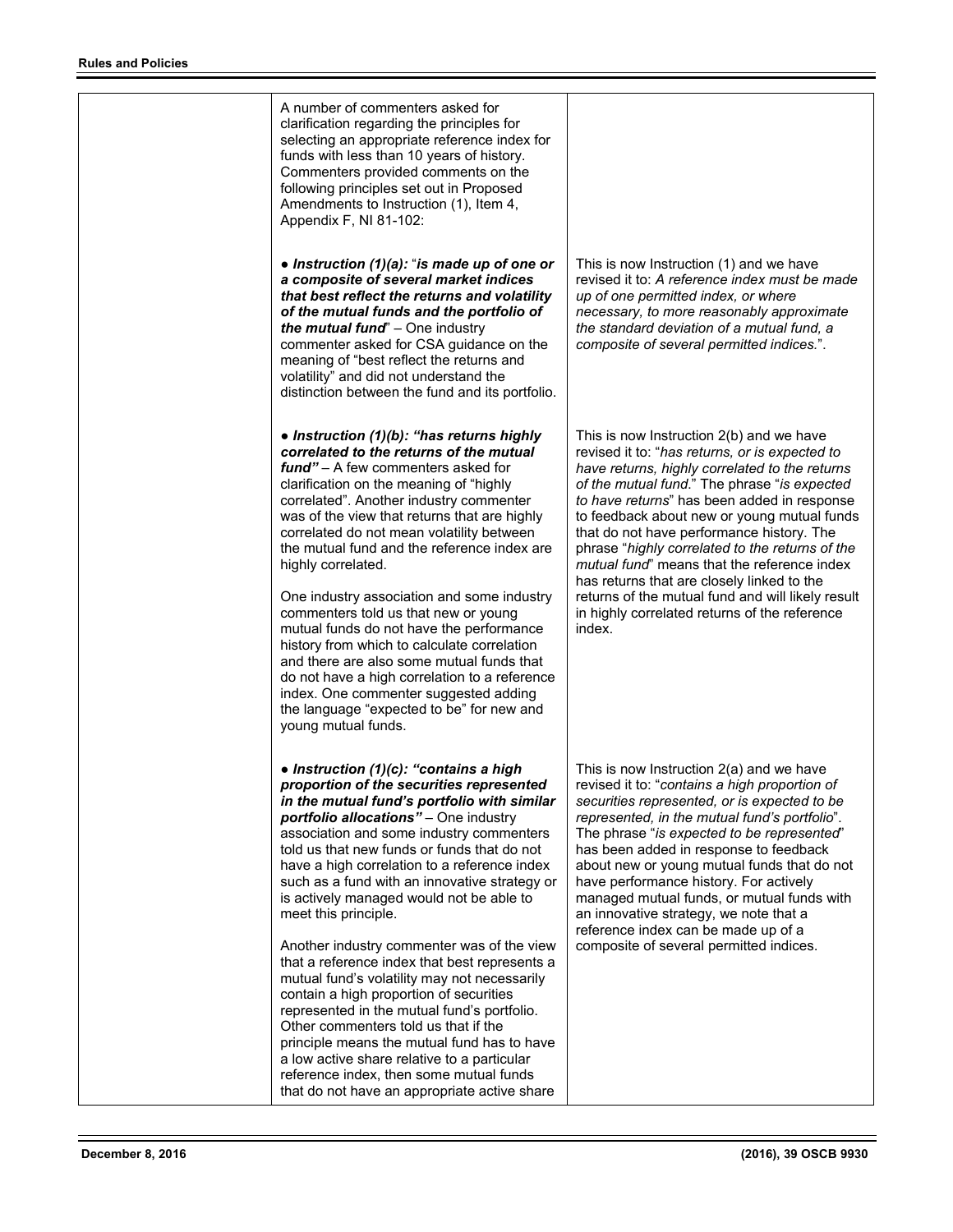ratio will not be able to meet this principle.

Another industry commenter told us that this principle would require index constituent data that may not be readily available, may be expensive to obtain and difficult to obtain where a blend of indices is selected as the reference index.

These commenters suggest removal of this principle.

*● Instruction (1)(d): "has a historical systemic risk profile highly similar to the mutual fund"* – One industry commenter asked for clarification on the meaning of "similar". One industry commenter told us that new funds or funds that do not have a high correlation to a reference index will not meet this principle. Another industry commenter and one industry association told us this principle is a problem for actively managed funds because it may not be possible to come in the "beta" range and asked for guidance as to the appropriate period to measure beta. Alternatively, others commenters suggest removal of this principle.

*● Instruction (1)(e): "reflects the market sectors in which the mutual fund is investing"* – One industry commenter noted that actively managed funds would have difficulty meeting this principle and even if new reference indices need to be created, it is not clear if this would be possible. This commenter also asked for clarification and specifically, if the principle means all or some of market sectors in the mutual fund should be included in the reference index and vice versa.

*● Instruction (1)(f): "has security allocations that represent invested position sizes on a similar pro rata basis to the mutual fund's total assets"* – One industry commenter told us that new funds or funds that do not have a high correlation to a reference index would not be able to meet this principle. For mutual funds with a concentrated portfolio, one industry commenter told us that it would be impossible to find a reference index to meet this principle. Another industry commenter told us that only index funds would be able to comply and suggested removal of this principle.

This is now Instruction 2(c) and we have revised it to: "*has risk and return characteristics that are, or expected to be, similar to the mutual fund*". The term "*similar*" means that the reference index has a historical systemic risk profile that is close to the historical systemic risk profile of the mutual fund. The phrase "expected to be" has been added in response to feedback about new or young mutual funds that do not have performance history. For actively managed mutual funds, we note that a reference index can be made up of a composite of several permitted indices.

This is now Instruction 2(e) and we have revised it to: "*is consistent with the investment objectives and investment strategies in which the mutual fund is investing*". The revision was made in response to comments.

This is now Instruction 2(f) and we have revised it to: "*has investable constituents, and has security allocations that represent investable position sizes for the mutual fund*." By "*investible constituents*" we mean assets classes in which mutual funds are able to invest in relatively easily. In this regard, the Consumer Price Index, for example, does not have investable constituents that a mutual fund can invest in.

For mutual funds with a concentrated portfolio, we note that a reference index can be made up of a composite of several permitted indices. There are a large number of narrowly focused indices for most markets and asset classes from a large number of index providers available today.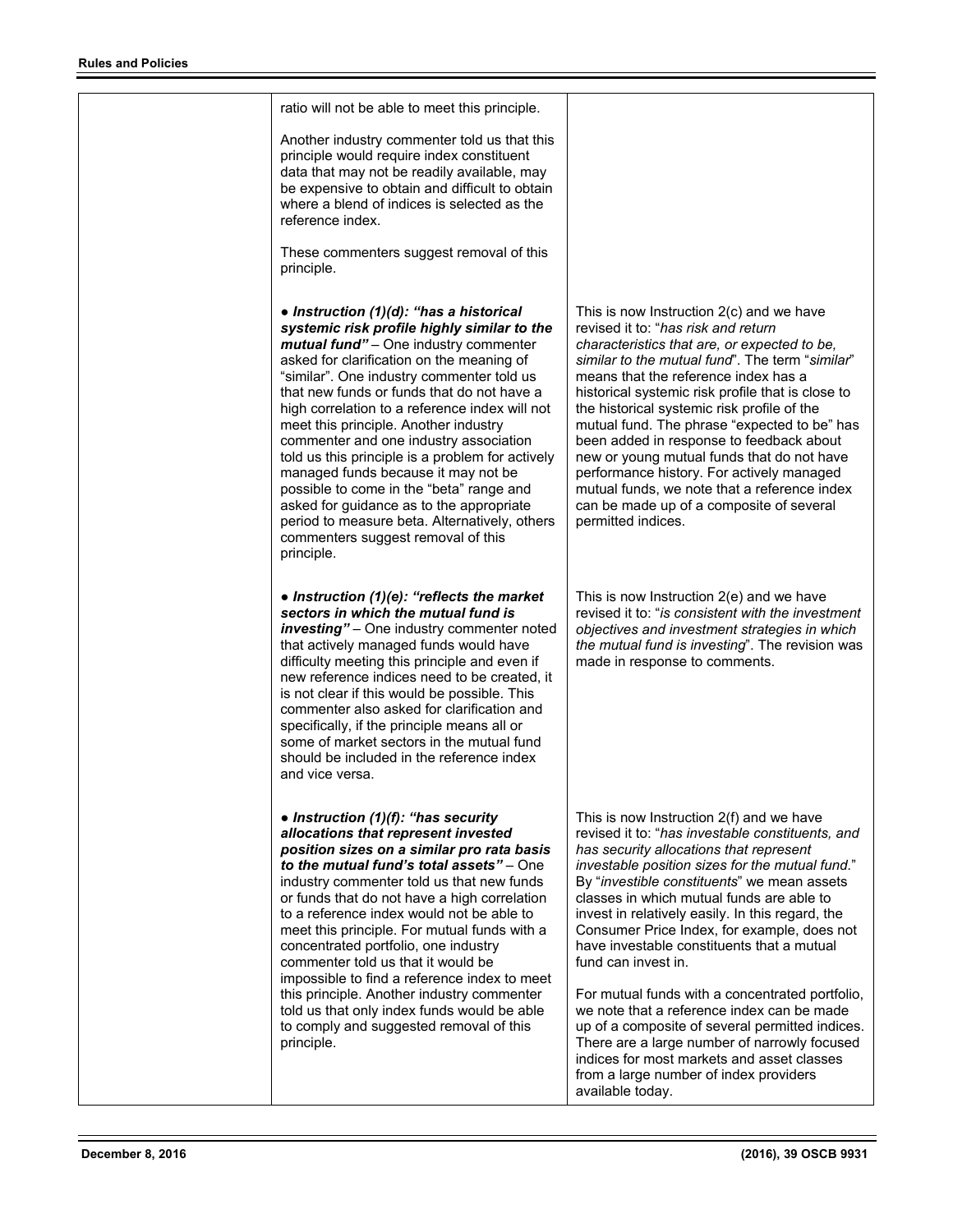| • Instruction $(1)(g)$ : "is denominated in,<br>or converted into, the same currency as<br>the mutual fund's reported net asset<br>value" - One industry commenter<br>supported keeping this principle.                                                                                                                                                                                                                                                                                                                                                                                                                                                                                                                                                                                                                                                                                                                                                                                                                                               | This is now Instruction $2(g)$ and remains<br>unchanged.                                                                                                                                                                                                                                                                                                                                                                                                                                                                                                                                                                                                                                                                                                                                                                                                                                                                                                                                                                                                                                           |
|-------------------------------------------------------------------------------------------------------------------------------------------------------------------------------------------------------------------------------------------------------------------------------------------------------------------------------------------------------------------------------------------------------------------------------------------------------------------------------------------------------------------------------------------------------------------------------------------------------------------------------------------------------------------------------------------------------------------------------------------------------------------------------------------------------------------------------------------------------------------------------------------------------------------------------------------------------------------------------------------------------------------------------------------------------|----------------------------------------------------------------------------------------------------------------------------------------------------------------------------------------------------------------------------------------------------------------------------------------------------------------------------------------------------------------------------------------------------------------------------------------------------------------------------------------------------------------------------------------------------------------------------------------------------------------------------------------------------------------------------------------------------------------------------------------------------------------------------------------------------------------------------------------------------------------------------------------------------------------------------------------------------------------------------------------------------------------------------------------------------------------------------------------------------|
| • Instruction $(1)(h)$ : "has its returns<br>computed on the same basis (e.g. total<br>return, net of withholding taxes, etc.) as<br>the mutual fund's returns"<br>and<br>• Instruction $(1)(j)$ : "is based on an index<br>or indices that have been adjusted by its<br>index provider to include the<br>reinvestment of all income and capital<br>gains distributions in additional<br>securities of the mutual fund" - One<br>industry commenter suggested replacing<br>both principles with the requirement to use a<br>reference index that is computed in the<br>same manner as the mutual funds is<br>required to calculate performance, as set<br>forth in s.15.10, NI 81-102.                                                                                                                                                                                                                                                                                                                                                                | Both Instruction $(1)(h)$ and $(1)(j)$ are now<br>combined as Instruction 2(d) and we have<br>revised it to: "has its returns computed (e.g.<br>total return net of withholding taxes, etc.) on<br>the same basis as the mutual fund's returns."                                                                                                                                                                                                                                                                                                                                                                                                                                                                                                                                                                                                                                                                                                                                                                                                                                                   |
| • Instruction $(1)(i)$ : "is based on an index<br>or indices that are each administered by<br>an organization that is not affiliated with<br>the mutual fund, its fund manager,<br>portfolio fund manager or principal<br>distributor, unless the index is widely<br>recognized and used" - One industry<br>commenter supported keeping this principle.<br>Clone Funds, Corporate Class Fund<br><b>Versions of Trust Funds</b>                                                                                                                                                                                                                                                                                                                                                                                                                                                                                                                                                                                                                        | This Instruction replicates the definition of<br>"permitted index" in NI 81-102. The term<br>"permitted indices" has been added to<br>Instruction $(1)$ and Instruction $(1)(i)$ has been<br>removed.                                                                                                                                                                                                                                                                                                                                                                                                                                                                                                                                                                                                                                                                                                                                                                                                                                                                                              |
| Two industry commenters were of the view<br>that the Proposed Methodology should<br>specifically allow top funds that do not have<br>10 years of history and that meet the<br>definition of "clone fund" in NI 81-102 to use<br>the underlying fund's history without having<br>to seek exemptive relief.<br>One of the two commenters also suggested<br>that the Proposed Methodology allow a<br>"sister fund" that has 10 years of history to<br>be used as a proxy for a mutual fund with<br>less than 10 years of history. There may be<br>mutual funds offered in Canada that are the<br>same or similar in strategy to funds offered<br>by the same fund manager in other parts of<br>the world under, for example, the UCITS<br>directives in Europe. The UCITS funds are<br>subject to investment restrictions and<br>practices that are substantially similar to<br>those that govern the Canadian mutual<br>funds. If these "sister funds" have the same<br>portfolio fund manager, investment<br>objectives and strategies as the Canadian | We agree that mutual funds that do not have<br>10 years of history and meet the definition of<br>"clone fund" in NI 81-102 should use the<br>underlying fund's performance history to<br>determine its investment risk level without<br>exemptive relief. We have revised the<br>Proposed Methodology so that a mutual fund<br>that is a "clone fund" with less than 10 years'<br>history and that has an underlying fund with at<br>least 10 years' history can impute the return<br>history of the underlying fund for the<br>remainder of the 10-year period.<br>Similarly, we have revised the Proposed<br>Methodology so that mutual funds with less<br>than 10 years' performance history and that<br>have a mutual fund corporate class version or<br>trust version with 10 years of performance<br>history, is subject to NI 81-102, and has the<br>same fund manager, portfolio fund manager,<br>investment objectives and investment<br>strategies as the mutual fund can impute the<br>return history of the other mutual fund for the<br>remainder of the 10-year period. For a mutual |
| mutual fund, then the "sister fund" should be                                                                                                                                                                                                                                                                                                                                                                                                                                                                                                                                                                                                                                                                                                                                                                                                                                                                                                                                                                                                         | fund with less than 10 years' performance                                                                                                                                                                                                                                                                                                                                                                                                                                                                                                                                                                                                                                                                                                                                                                                                                                                                                                                                                                                                                                                          |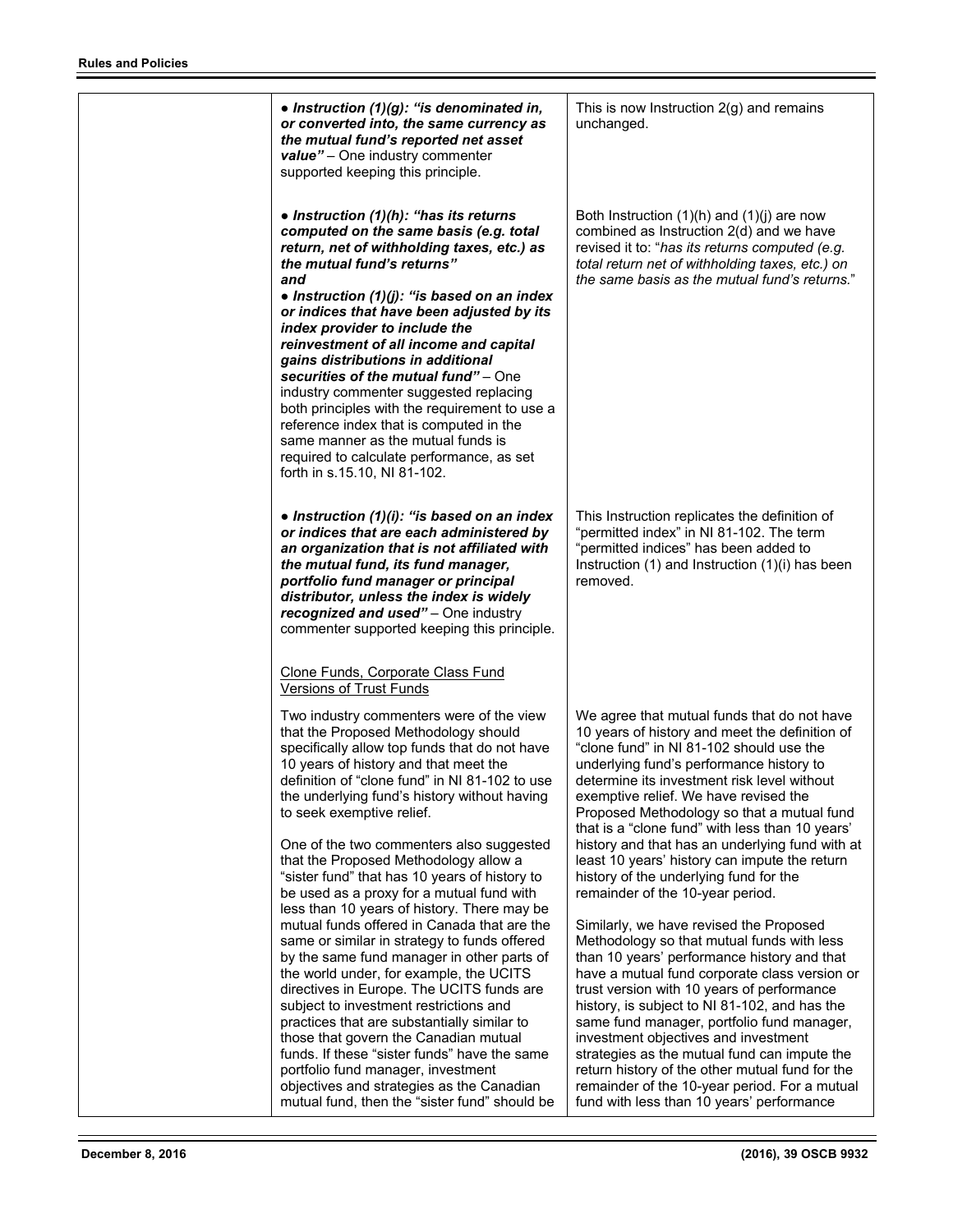| allowed to be used a proxy for a mutual fund<br>with less than 10 years of history for the<br>purpose of determining its investment risk<br>level.<br>The other commenter also suggested that<br>where there is a trust fund with a corporate<br>class version, the Proposed Methodology<br>should allow a trust fund with 10 years of<br>history to be used as a proxy for a corporate<br>class fund with less than 10 years of history.<br>Otherwise, the investment risk levels of the<br>trust fund, which has actual returns, and<br>corporate class fund, which uses reference<br>index returns, may end up with different<br>investment risk levels despite being identical<br>funds. | history but has a "sister fund" that is not<br>subject to NI 81-102, we may consider<br>allowing, through exemptive relief, the use of<br>the sister fund's performance history for the<br>purposes of determining the investment risk<br>level of the mutual fund.                                                                                                                                                                                                                                           |
|----------------------------------------------------------------------------------------------------------------------------------------------------------------------------------------------------------------------------------------------------------------------------------------------------------------------------------------------------------------------------------------------------------------------------------------------------------------------------------------------------------------------------------------------------------------------------------------------------------------------------------------------------------------------------------------------|---------------------------------------------------------------------------------------------------------------------------------------------------------------------------------------------------------------------------------------------------------------------------------------------------------------------------------------------------------------------------------------------------------------------------------------------------------------------------------------------------------------|
| <b>Multiple Indices</b>                                                                                                                                                                                                                                                                                                                                                                                                                                                                                                                                                                                                                                                                      |                                                                                                                                                                                                                                                                                                                                                                                                                                                                                                               |
| One industry commenter asked whether<br>multiple reference indices can be used for<br>one mutual fund where one reference fund<br>is appropriate in one period but another<br>reference fund is more appropriate for<br>another period. The commenter suggested<br>this might occur when either the mutual<br>fund's mandate has changed or the<br>reference index has changed or has less<br>than 10 years of history.                                                                                                                                                                                                                                                                      | The Proposed Methodology allows for the use<br>of a composite of several permitted indices.<br>The Proposed Methodology also requires that<br>if the reference index has changed since the<br>last prospectus, the prospectus provides<br>details of when and why the change was<br>made.                                                                                                                                                                                                                     |
| <b>Disclosing Reference Indices</b>                                                                                                                                                                                                                                                                                                                                                                                                                                                                                                                                                                                                                                                          |                                                                                                                                                                                                                                                                                                                                                                                                                                                                                                               |
| Two investor advocates suggested requiring<br>disclosure to indicate when a reference<br>index has been used by a mutual fund to<br>determine its investment risk level.                                                                                                                                                                                                                                                                                                                                                                                                                                                                                                                     | The Methodology requires that the prospectus<br>of a mutual fund provides a brief description of<br>the reference index and also requires that if<br>the reference index has changed since the<br>last disclosure, details of when and why the<br>change was made are included.                                                                                                                                                                                                                               |
| <b>MRFP</b>                                                                                                                                                                                                                                                                                                                                                                                                                                                                                                                                                                                                                                                                                  |                                                                                                                                                                                                                                                                                                                                                                                                                                                                                                               |
| We received a number of comments<br>regarding the reference index and the index<br>that is shown in a mutual fund's MRFP.<br>Two industry commenters suggested that<br>the Proposed Methodology indicate that the<br>index in the MRFP can also be used as the<br>reference index to determine a mutual fund's<br>investment risk level. An investor advocate<br>suggested that this should be a requirement.<br>However, one industry association and an<br>industry commenter noted that given the<br>principles to be adhered to in selecting a<br>reference fund, the index used in the MRFP<br>cannot be used as the reference index for<br>the Proposed Methodology.                   | The reference index or indices used in the<br>MRFP of a mutual fund can be used to<br>determine the investment risk level if the<br>reference index is selected in accordance with<br>the Instructions to Item 5, Appendix $F -$<br>Investment Risk Classification Methodology,<br>NI 81-102.<br>We acknowledge that the index or indices<br>used in the MRFP of a mutual fund may be<br>different than its reference index used to<br>determine its investment risk level under the<br>Proposed Methodology. |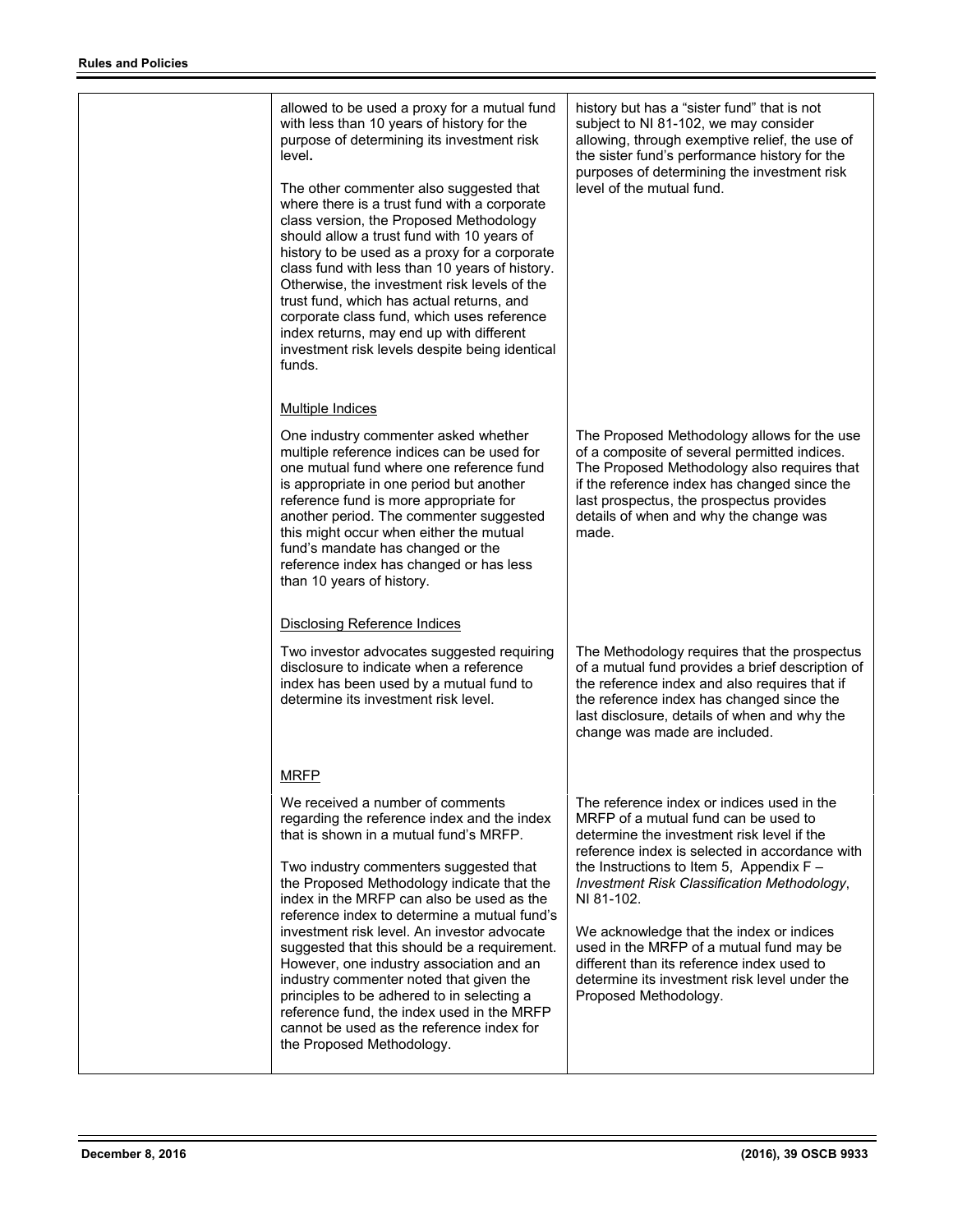|    |                                             | Another industry commenter noted that<br>sales communications are generally<br>required to be consistent with the simplified<br>prospectus, annual information form and<br>Fund Facts. The commenter expressed<br>concern that for mutual funds with less than<br>10 years of history, any index used in sales<br>communications would need to be the same<br>as the reference index. Similarly, the<br>reference index disclosed in the simplified<br>prospectus may be different than the index<br>used in the MRFP, which may result in<br>investor confusion. | For sales communications, the requirements<br>in Part 15, NI 81-102 are required to be<br>followed. We disagree that the use of different<br>indices will result in investor confusion as the<br>purpose for using an index is different for<br>sales communication purposes and for use in<br>the Funds Facts and the proposed ETF Facts.                                                                                                                                                                                                                                                                                                                                                                                                                                                                                        |
|----|---------------------------------------------|-------------------------------------------------------------------------------------------------------------------------------------------------------------------------------------------------------------------------------------------------------------------------------------------------------------------------------------------------------------------------------------------------------------------------------------------------------------------------------------------------------------------------------------------------------------------|-----------------------------------------------------------------------------------------------------------------------------------------------------------------------------------------------------------------------------------------------------------------------------------------------------------------------------------------------------------------------------------------------------------------------------------------------------------------------------------------------------------------------------------------------------------------------------------------------------------------------------------------------------------------------------------------------------------------------------------------------------------------------------------------------------------------------------------|
| 9. | Fundamental<br><b>Changes</b>               | One industry commenter agreed that where<br>there is a merger, the returns of the<br>continuing fund should be used to determine<br>the investment risk level.                                                                                                                                                                                                                                                                                                                                                                                                    | We thank the commenter for their feedback.                                                                                                                                                                                                                                                                                                                                                                                                                                                                                                                                                                                                                                                                                                                                                                                        |
|    |                                             | Another industry commenter asked that the<br>instructions in the Proposed Methodology be<br>clarified to indicate that where there is a<br>fundamental change, the fund manager<br>must determine if the mutual fund's past<br>performance is relevant and if it is not<br>relevant, a new reference index must be<br>selected.                                                                                                                                                                                                                                   | The Proposed Methodology sets out that if<br>there has been a reorganization or a transfer<br>of assets pursuant to paragraphs 5.1(1)(f) or<br>(g) or subparagraph $5.1(1)(h)(i)$ of NI 81-102,<br>the standard deviation must be calculated<br>using the monthly "return on investment" of<br>the continuing mutual fund, as the case may<br>be. If there has been a change in the<br>fundamental investment objectives of a mutual<br>fund pursuant to paragraph $5.1(1)(c)$ of NI 81-<br>102, the standard deviation must be<br>calculated using the monthly "return on<br>investment" of the mutual fund starting from<br>the date of that change. In the Proposed<br>Methodology, where there has been a<br>fundamental change, the past performance of<br>a mutual fund is not used to calculate the<br>standard deviation. |
|    | 10. "How risky is it?" in<br>the Fund Facts | A couple of investor advocates suggested<br>that the section "How risky is it?" in the Fund<br>Facts be changed to "How volatile is it?".                                                                                                                                                                                                                                                                                                                                                                                                                         | We do not propose to make any changes to<br>the heading "How risky is it?" in the Fund<br>Facts. The prescribed disclosure under this<br>heading clearly indicates: "One way to gauge<br>risk is to look at how much a fund's return<br>changed over time. This is called "volatility"."                                                                                                                                                                                                                                                                                                                                                                                                                                                                                                                                          |
|    |                                             | One industry association asked that the<br>disclosure under "How risky is it?" in the<br>Fund Facts be changed to indicate that fund<br>managers are now following a prescribed<br>risk classification methodology.                                                                                                                                                                                                                                                                                                                                               | Currently, the Fund Facts does not require<br>disclosure of the risk classification<br>methodology used by the fund manager to<br>determine the investment risk level of a mutual<br>fund. As all mutual funds will be required to<br>use the Methodology upon implementation,<br>we do not propose requiring such disclosure in<br>the Fund Facts or the proposed ETF Facts.<br>However, a description of the Methodology is<br>required to be disclosed in the prospectus.                                                                                                                                                                                                                                                                                                                                                      |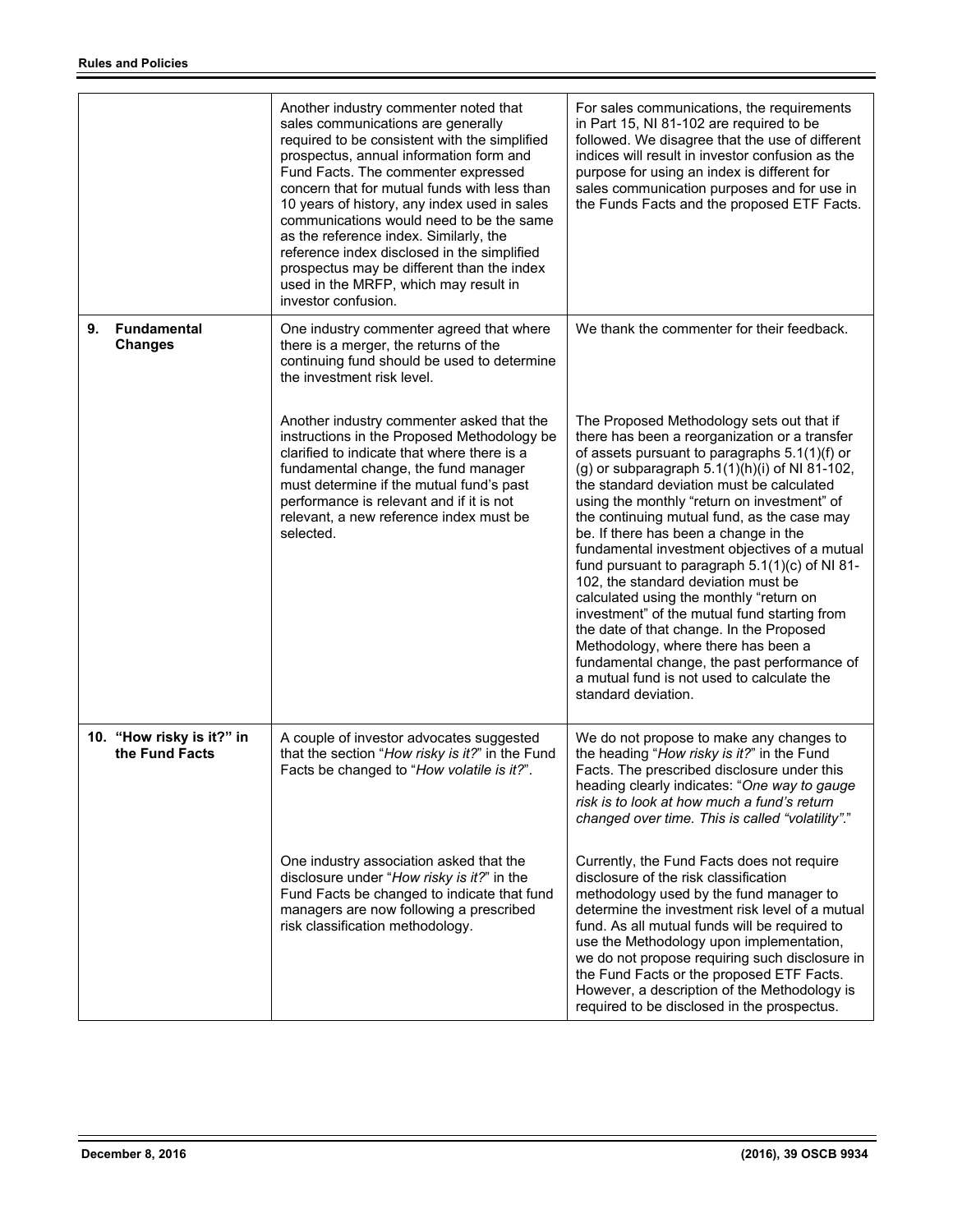|                | Some investor advocates suggested that the<br>risk scale in the Fund Facts and ETF Facts<br>should also provide a narrative explanation<br>of the investment risk level and its main<br>limitations and a list of the material risks as<br>required by the International Organization of<br>Securities Commissions' (IOSCO) principle<br>1 of point of sale disclosure.                                                                                                 | Principle 1 of IOSCO's Principles on Point of<br>Sale Disclosure states: "Key information<br>should include disclosures that inform the<br>investor of the fundamental benefits, risks,<br>terms and costs of the product and the<br>remuneration and conflicts associated with the<br>intermediary through which the product is<br>sold." The IOSCO Principles on Point of Sale<br>Disclosure report published in February 2011<br>does not mandate how to meet the principles.<br>In fact, the report states that "In some<br>jurisdictions, a scale may be considered<br>appropriate to identify overall risk<br>measurement or classification of the product,<br>rather than a list of specific product risks."<br>As part of Stage 2 of the POS project, we<br>tested a list of top risks with investors. The<br>document testing revealed that a majority of<br>investors did not understand the specific risks<br>very clearly or at all. The investors were more<br>likely to ask their representative to explain the<br>specific risks of the fund or to obtain this<br>information from the simplified prospectus,<br>than to try to obtain information about these<br>risks from the Fund Facts. In response to this<br>testing and commenters' concerns, we<br>removed the list of the top risks of the fund in<br>the Fund Facts. The "How risky is it?" section<br>of the Fund Facts and the proposed ETF<br>Facts refers to the mutual fund's prospectus<br>for more information about the risk rating and<br>specific risks that can affect the mutual fund's<br>returns. |
|----------------|-------------------------------------------------------------------------------------------------------------------------------------------------------------------------------------------------------------------------------------------------------------------------------------------------------------------------------------------------------------------------------------------------------------------------------------------------------------------------|-------------------------------------------------------------------------------------------------------------------------------------------------------------------------------------------------------------------------------------------------------------------------------------------------------------------------------------------------------------------------------------------------------------------------------------------------------------------------------------------------------------------------------------------------------------------------------------------------------------------------------------------------------------------------------------------------------------------------------------------------------------------------------------------------------------------------------------------------------------------------------------------------------------------------------------------------------------------------------------------------------------------------------------------------------------------------------------------------------------------------------------------------------------------------------------------------------------------------------------------------------------------------------------------------------------------------------------------------------------------------------------------------------------------------------------------------------------------------------------------------------------------------------------------------------------------------------------------|
|                | Some investor advocates also provided<br>drafting suggestions for the disclosure under<br>this section, such as an explanation of why<br>the mutual fund is in a particular risk<br>category and a statement that the<br>investment risk level is not a measure of<br>capital loss risk, but a measure of past<br>changes of value. One investor advocate<br>suggested that a narrative of the range of<br>expected returns be given for each<br>investment risk level. | The Fund Facts and the proposed ETF Facts<br>are documents that are written in plain<br>language, are no more than two pages<br>double-sided and are intended to provide<br>investors with key information about mutual<br>funds. The risk section in the Fund Facts and<br>the proposed ETF Facts is intended to provide<br>key information about the investment risk level<br>of a mutual fund. Investors are also<br>encouraged to speak to their representatives<br>for further information about the investment<br>risk level of a mutual fund, and, in particular,<br>how the mutual fund may feature in their own<br>individual risk profile.                                                                                                                                                                                                                                                                                                                                                                                                                                                                                                                                                                                                                                                                                                                                                                                                                                                                                                                                      |
| 11. Amendments | Some investor advocates commented that<br>the investment risk level of a mutual fund<br>should be promptly updated in the event of a<br>significant change to the mutual fund's<br>risk/reward profile.                                                                                                                                                                                                                                                                 | In Commentary (2) to Item 1 of Appendix $F -$<br>Investment Risk Classification Methodology,<br>NI 81-102, we have indicated that: "Generally,<br>a change to the mutual fund's investment risk<br>level disclosed on the most recently filed fund<br>facts document or ETF facts document, as<br>applicable, would be a material change under<br>securities legislation in accordance with Part<br>11 of National Instrument 81-106 Investment<br><b>Fund Continuous Disclosure."</b>                                                                                                                                                                                                                                                                                                                                                                                                                                                                                                                                                                                                                                                                                                                                                                                                                                                                                                                                                                                                                                                                                                    |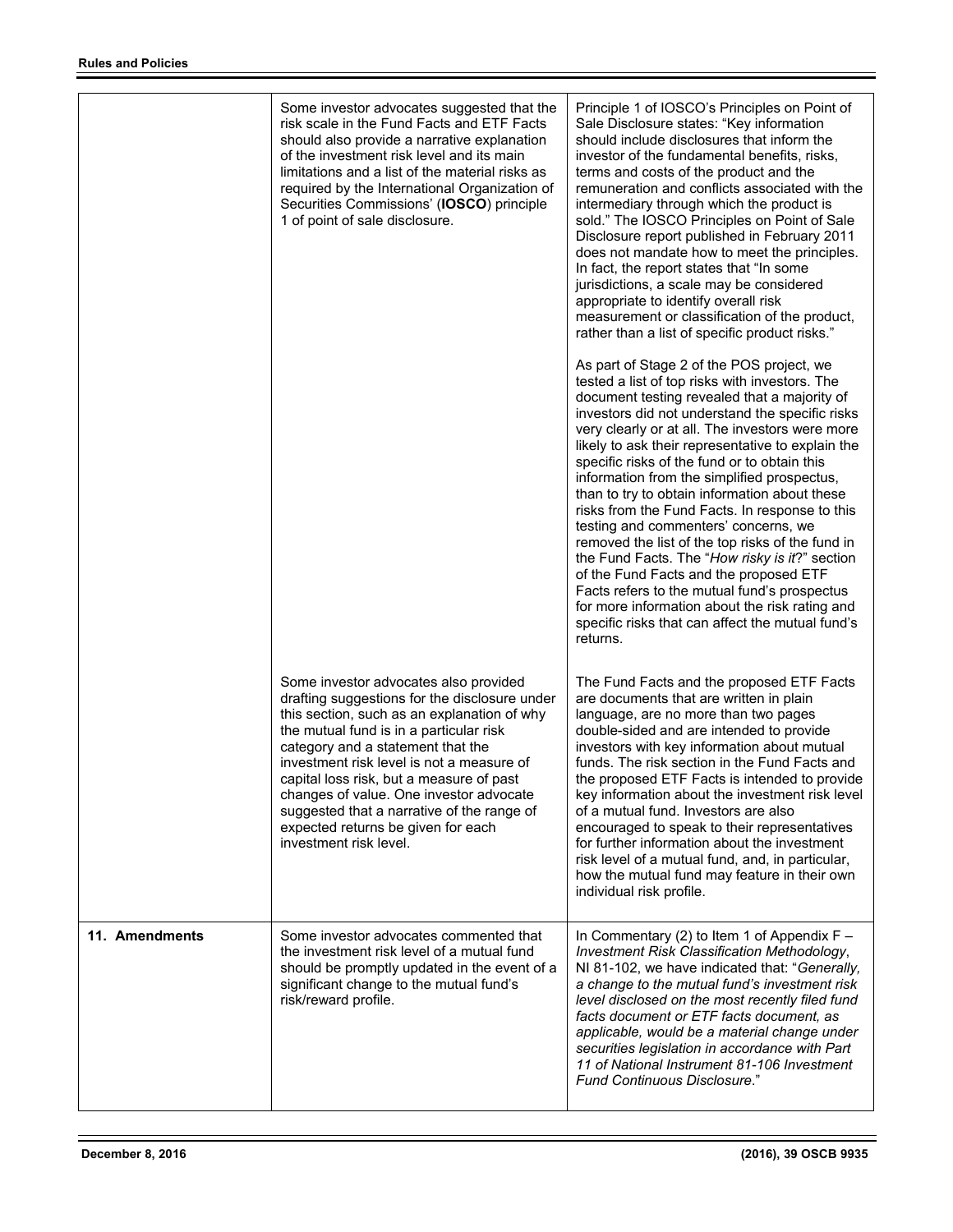|                                       | Two industry commenters asked for<br>clarification on whether or not the<br>investment risk level of a mutual fund is<br>required to be reviewed at the time of filing<br>of an amendment to the Fund Facts or ETF<br>Facts.                                         | In accordance with this National Instrument.<br>when there is a material change the mutual<br>fund must issue a press release and a<br>material change report and must file<br>amendments to its prospectus, annual<br>information form and Fund Facts, as<br>appropriate.<br>Under the Methodology, a mutual fund must<br>determine its investment risk level, at least<br>annually. However, as stated in Commentary<br>(1) to Item 1 of Appendix $F$ – Investment Risk<br>Classification Methodology, NI 81-102: "The<br>investment risk level may be determined more<br>frequently than annually. Generally, the<br>investment risk level must be determined<br>again whenever it is no longer reasonable in<br>the circumstances" |
|---------------------------------------|----------------------------------------------------------------------------------------------------------------------------------------------------------------------------------------------------------------------------------------------------------------------|----------------------------------------------------------------------------------------------------------------------------------------------------------------------------------------------------------------------------------------------------------------------------------------------------------------------------------------------------------------------------------------------------------------------------------------------------------------------------------------------------------------------------------------------------------------------------------------------------------------------------------------------------------------------------------------------------------------------------------------|
| 12. Record Retention<br><b>Period</b> | A number of industry commenters and one<br>industry association told us they agreed that<br>the current requirement in securities<br>legislation to maintain records for a period of<br>7 years should apply to the records relating<br>to the Proposed Methodology. | We agree that 7 years is the appropriate<br>record retention period.                                                                                                                                                                                                                                                                                                                                                                                                                                                                                                                                                                                                                                                                   |
| 13. Drafting Comments                 | One industry commenter suggested that<br>"annualized" be added before "standard<br>deviation" in the Proposed Methodology as<br>the formula annualizes standard deviation of<br>monthly returns.                                                                     | We do not think that adding "annualized"<br>before "standard deviation" in the Proposed<br>Methodology is warranted as the standard<br>deviation formula clearly annualizes standard<br>deviation.                                                                                                                                                                                                                                                                                                                                                                                                                                                                                                                                     |

| <b>Part IV - Comments on Transition</b> |                                                                                                                                                                                                                                                                                                                                                                                                                                                                                                                                                                                                                                    |                                                                                                                                                                                                                                                                                                                                                                                                                                                                                                                                                                                                                                                                                                                                                                                             |
|-----------------------------------------|------------------------------------------------------------------------------------------------------------------------------------------------------------------------------------------------------------------------------------------------------------------------------------------------------------------------------------------------------------------------------------------------------------------------------------------------------------------------------------------------------------------------------------------------------------------------------------------------------------------------------------|---------------------------------------------------------------------------------------------------------------------------------------------------------------------------------------------------------------------------------------------------------------------------------------------------------------------------------------------------------------------------------------------------------------------------------------------------------------------------------------------------------------------------------------------------------------------------------------------------------------------------------------------------------------------------------------------------------------------------------------------------------------------------------------------|
| <b>Issue</b>                            | <b>Comments</b>                                                                                                                                                                                                                                                                                                                                                                                                                                                                                                                                                                                                                    | <b>Responses</b>                                                                                                                                                                                                                                                                                                                                                                                                                                                                                                                                                                                                                                                                                                                                                                            |
| <b>Transition</b>                       | One industry commenter supported the<br>transition to the Proposed Methodology at the<br>time of the funds' prospectus renewal.                                                                                                                                                                                                                                                                                                                                                                                                                                                                                                    | We thank the commenter for their feedback.                                                                                                                                                                                                                                                                                                                                                                                                                                                                                                                                                                                                                                                                                                                                                  |
|                                         | A few commenters asked for a longer<br>transition period. One commenter requested<br>six months between the effective date of the<br>Proposed Methodology and a fund's<br>prospectus renewal. Another industry<br>commenter asked for a one year transition<br>period. One industry association asked for at<br>least a one year transition period to test and<br>upgrade systems to generate new risk<br>ratings. This commenter also noted that<br>funds not currently using the IFIC<br>Methodology may have changes to their risk<br>ratings and dealers and advisors would need<br>a separate transition period of two years. | The CSA is providing a 9-month transition<br>period after final publication of the<br>Methodology. Given that the investment risk<br>level of mutual funds will be determined by the<br>Methodology for each filing of a Fund Facts<br>and ETF Facts after the effective date, this<br>means that fund managers have between 3<br>months and 15 months to transition,<br>depending on their prospectus renewal date.<br>As most fund managers use the IFIC<br>Methodology to determine the investment risk<br>levels of mutual funds, which is also based on<br>standard deviation and the standard deviation<br>ranges in the Proposed Methodology are<br>consistent with the IFIC Methodology, we do<br>not anticipate widespread changes to<br>investment risk levels in the Fund Facts. |

j.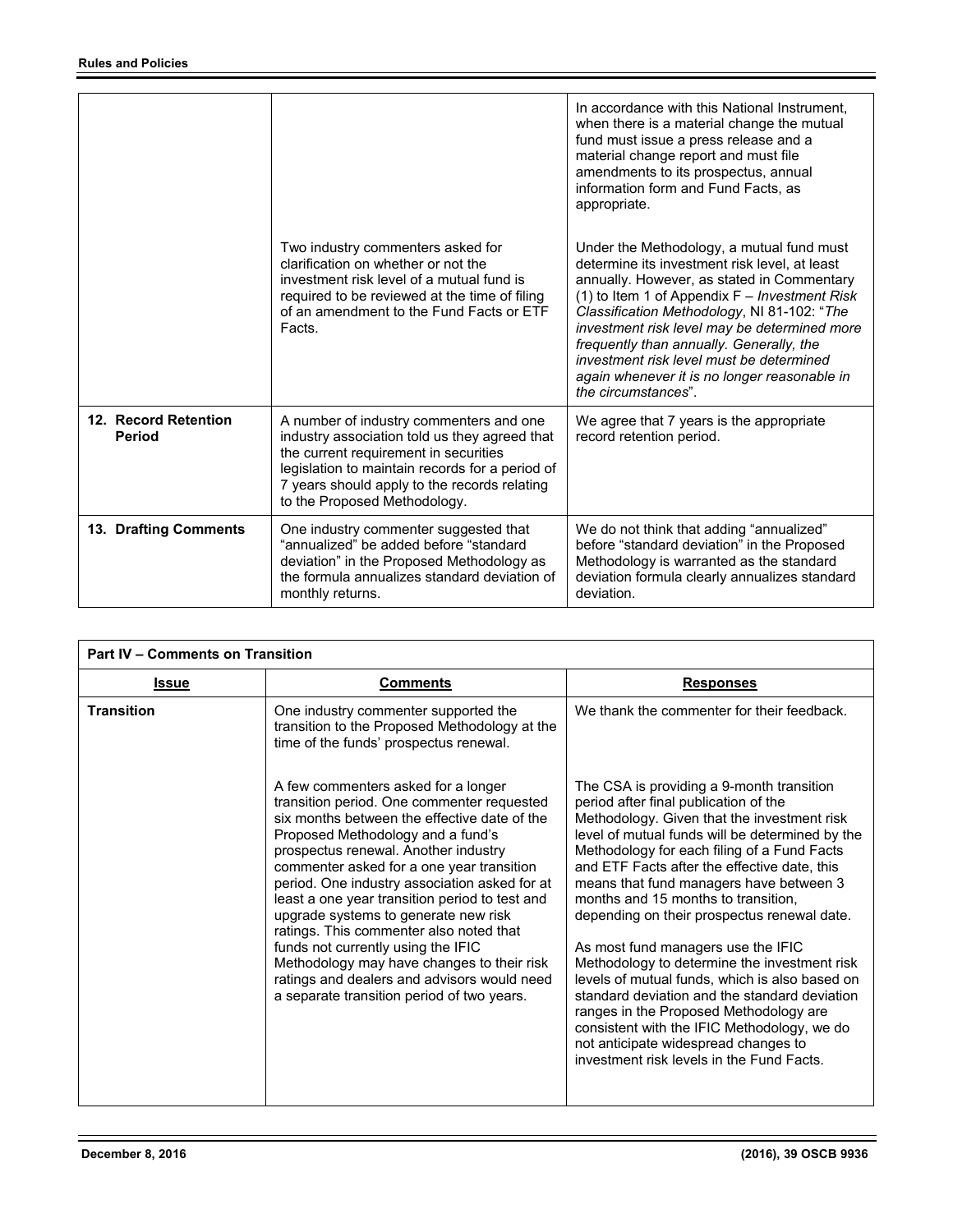|                                                                                                                                                                                                                        | For these reasons, we believe that a 9-month<br>transition period after publication will be<br>sufficient for all mutual funds to implement the<br>Methodology.                                                                                                                                         |
|------------------------------------------------------------------------------------------------------------------------------------------------------------------------------------------------------------------------|---------------------------------------------------------------------------------------------------------------------------------------------------------------------------------------------------------------------------------------------------------------------------------------------------------|
| Two commenters asked for confirmation that<br>the Proposed Methodology applied to the<br>ETF Facts, once introduced, and not to the<br>summary disclosure documents for ETFs<br>required pursuant to exemptive relief. | The Methodology is not applicable to the<br>summary disclosure documents for ETFs that<br>is required pursuant to currently granted<br>exemptive relief. We confirm that the<br>Methodology will only apply to the ETF Facts<br>upon the coming into force of amendments<br>implementing the ETF Facts. |
| One commenter suggested that the effective<br>date for the Proposed Methodology be a<br>month-end date rather than a mid-month<br>date.                                                                                | The effective date for the Methodology is<br>September 1, 2017.                                                                                                                                                                                                                                         |

| <b>Part V - Other Comments</b>                             |                                                                                                                                                                                                                                                                                                                                                                                                                                                                                                                                                                                                                                                                                                                                                                                                                                                                                            |                                                                                                                                                                                                                                                                                                                                                                                                                                                                                                                                                                                                              |
|------------------------------------------------------------|--------------------------------------------------------------------------------------------------------------------------------------------------------------------------------------------------------------------------------------------------------------------------------------------------------------------------------------------------------------------------------------------------------------------------------------------------------------------------------------------------------------------------------------------------------------------------------------------------------------------------------------------------------------------------------------------------------------------------------------------------------------------------------------------------------------------------------------------------------------------------------------------|--------------------------------------------------------------------------------------------------------------------------------------------------------------------------------------------------------------------------------------------------------------------------------------------------------------------------------------------------------------------------------------------------------------------------------------------------------------------------------------------------------------------------------------------------------------------------------------------------------------|
| <b>Issue</b>                                               | <b>Comments</b>                                                                                                                                                                                                                                                                                                                                                                                                                                                                                                                                                                                                                                                                                                                                                                                                                                                                            | <b>Responses</b>                                                                                                                                                                                                                                                                                                                                                                                                                                                                                                                                                                                             |
| <b>Annual Review of the</b><br><b>Proposed Methodology</b> | Some industry commenters and investor<br>advocates suggested that the CSA should<br>conduct an annual review of the Proposed<br>Methodology to ensure that it remains<br>meaningful and relevant with market trends,<br>volatility and new innovative products. One<br>industry commenter noted that an annual<br>review is particularly relevant in the absence<br>of allowing fund manager discretion to lower<br>the investment risk level of a fund.<br>Another industry commenter suggested that<br>without a mechanism to review and adjust<br>the standard deviation ranges, the risk levels<br>of funds will be reclassified unnecessarily,<br>causing unnecessary disruption and<br>confusion to investors.<br>One industry association asked for<br>confirmation that any future proposed<br>changes to the Proposed Methodology would<br>be subject to the CSA's public comment | The CSA will monitor the effectiveness of the<br>Methodology and its application to mutual<br>funds on an ongoing basis. Should any<br>material changes to the Methodology be<br>required, they will be subject to public<br>consultation.                                                                                                                                                                                                                                                                                                                                                                   |
|                                                            | process.                                                                                                                                                                                                                                                                                                                                                                                                                                                                                                                                                                                                                                                                                                                                                                                                                                                                                   |                                                                                                                                                                                                                                                                                                                                                                                                                                                                                                                                                                                                              |
| <b>Regulatory and Product</b><br>Arbitrage                 | Two industry commenters encouraged the<br>CSA to work with the insurance and banking<br>regulators so that the Proposed Methodology<br>would apply to competing products such as<br>segregated funds and guaranteed investment<br>certificates.                                                                                                                                                                                                                                                                                                                                                                                                                                                                                                                                                                                                                                            | We expect that the disclosure for all types of<br>investment products will evolve over time. The<br>scope of our work, however, is limited to<br>investment products that are considered<br>"securities" under securities legislation.<br>We understand that the Canadian Council of<br>Insurance Regulators (CCIR) is considering<br>whether the Proposed Methodology would be<br>appropriate for segregated funds and whether<br>it should be adopted by the insurance<br>regulators. CCIR sought specific input in this<br>regard in a consultation paper titled<br>Segregated Funds Working Group Issues |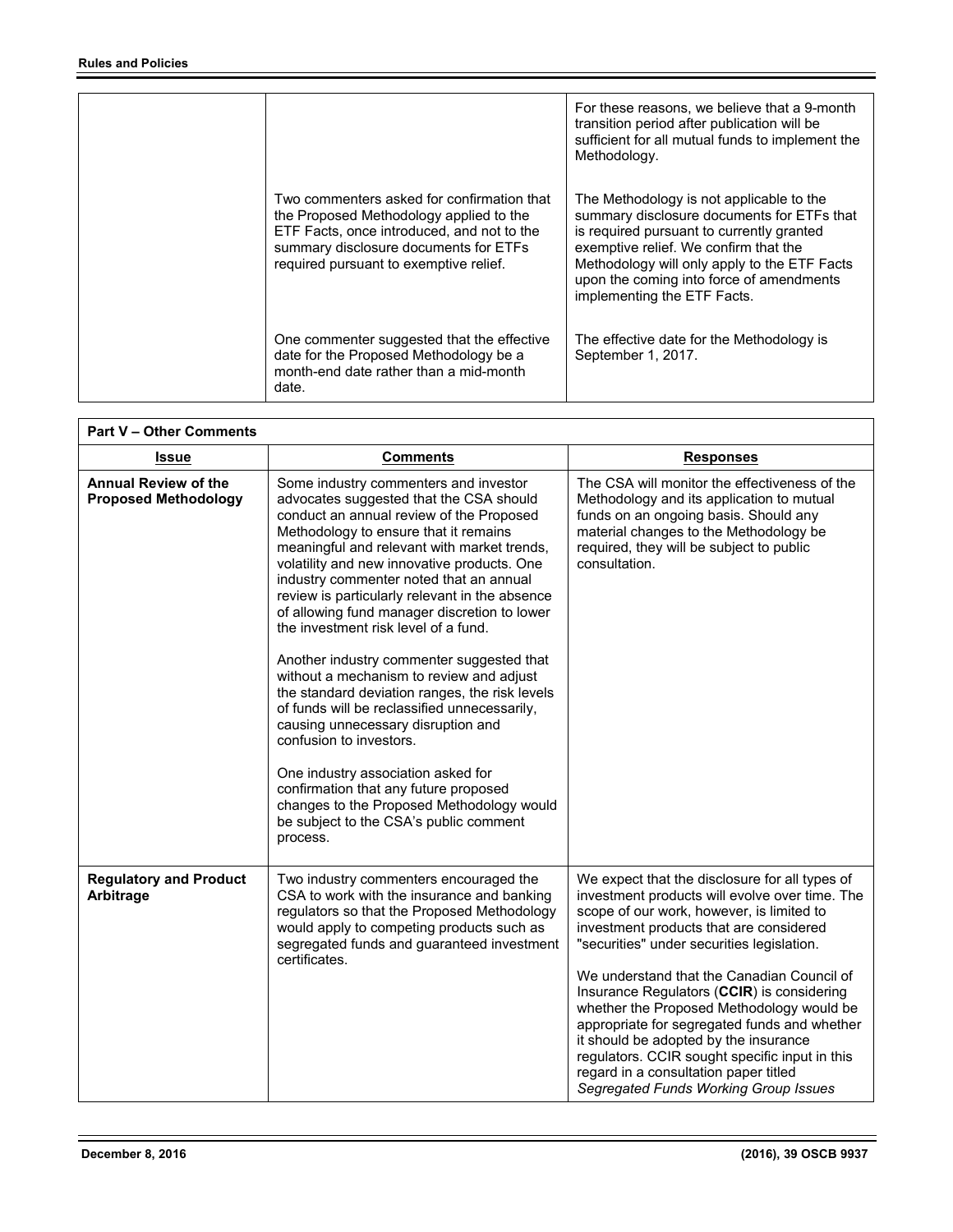|                              |                                                                                                                                                                                                                                                                                                                                                                                                      | Paper, which was published for comment in<br>May 2016. While we meet periodically with<br>CCIR to discuss regulatory issues that affect<br>both mutual funds and segregated funds, to<br>the extent that industry participants are of the<br>view that the Methodology could be applied to<br>segregated funds, we would encourage those<br>commenters to make their views known<br>directly to CCIR.<br>The 2013 Proposal contemplated that the<br>Proposed Methodology would apply only to<br>Fund Facts. In the 2015 Proposal, we<br>extended the application of the Proposed<br>Methodology to the proposed ETF Facts. In<br>September 2016, the CSA published<br><b>Modernization of Investment Fund Product</b><br>Regulation - Alternative Funds, which set out<br>proposed amendments dealing with<br>alternative funds. Those amendments<br>contemplate that a summary disclosure<br>document regime, including the applicability of<br>the Proposed Methodology, will also apply to<br>alternative funds. As part of our consultation<br>efforts, we have sought specific feedback on<br>whether the proposed changes to the<br>investment restrictions that are being<br>contemplated would have any impact on the<br>applicability of the Proposed Methodology to<br>alternative funds. In particular, we have<br>sought feedback on whether any elements of<br>the Proposed Methodology would need to be<br>amended in any way or whether the Proposed<br>Methodology could continue to apply without<br>modification. |
|------------------------------|------------------------------------------------------------------------------------------------------------------------------------------------------------------------------------------------------------------------------------------------------------------------------------------------------------------------------------------------------------------------------------------------------|-------------------------------------------------------------------------------------------------------------------------------------------------------------------------------------------------------------------------------------------------------------------------------------------------------------------------------------------------------------------------------------------------------------------------------------------------------------------------------------------------------------------------------------------------------------------------------------------------------------------------------------------------------------------------------------------------------------------------------------------------------------------------------------------------------------------------------------------------------------------------------------------------------------------------------------------------------------------------------------------------------------------------------------------------------------------------------------------------------------------------------------------------------------------------------------------------------------------------------------------------------------------------------------------------------------------------------------------------------------------------------------------------------------------------------------------------------------------------------------------------------------------------------------|
|                              | One investor advocate suggested that the<br>Proposed Methodology should also apply to<br>structured products and alternative funds.                                                                                                                                                                                                                                                                  | Currently structured products (linked notes)<br>are not required to determine their investment<br>risk level. Should the disclosure requirements<br>for these products change, the CSA would<br>consider the applicability of the Methodology.                                                                                                                                                                                                                                                                                                                                                                                                                                                                                                                                                                                                                                                                                                                                                                                                                                                                                                                                                                                                                                                                                                                                                                                                                                                                                      |
| <b>Suitability</b>           | Two investor advocates along with one<br>industry association commented that the<br>CSA should issue guidance stating that the<br>investment risk levels determined by the<br>Proposed Methodology are not determinative<br>of suitability, and is only one of many factors<br>to consider as part of a dealer<br>representative's Know Your Product and<br>Know Your Client suitability assessment. | The investment risk level in the Fund Facts<br>and in the proposed ETF Facts is intended to<br>provide disclosure to investors about the<br>investment risk level of a mutual fund. A<br>representative's assessment of suitability for<br>an investor is a separate obligation.                                                                                                                                                                                                                                                                                                                                                                                                                                                                                                                                                                                                                                                                                                                                                                                                                                                                                                                                                                                                                                                                                                                                                                                                                                                    |
| <b>Educational Materials</b> | Some investor advocates suggested that the<br>CSA should prepare a user guide for<br>investors to explain the investment risk levels<br>in the five-category risk scale in the Fund<br>Facts.                                                                                                                                                                                                        | While we agree that investor education is a<br>key aspect of investor protection, we do not<br>propose to create a user guide for the five-<br>category risk scale in the Fund Facts and the<br>proposed ETF Facts as we think it is<br>unnecessary.                                                                                                                                                                                                                                                                                                                                                                                                                                                                                                                                                                                                                                                                                                                                                                                                                                                                                                                                                                                                                                                                                                                                                                                                                                                                                |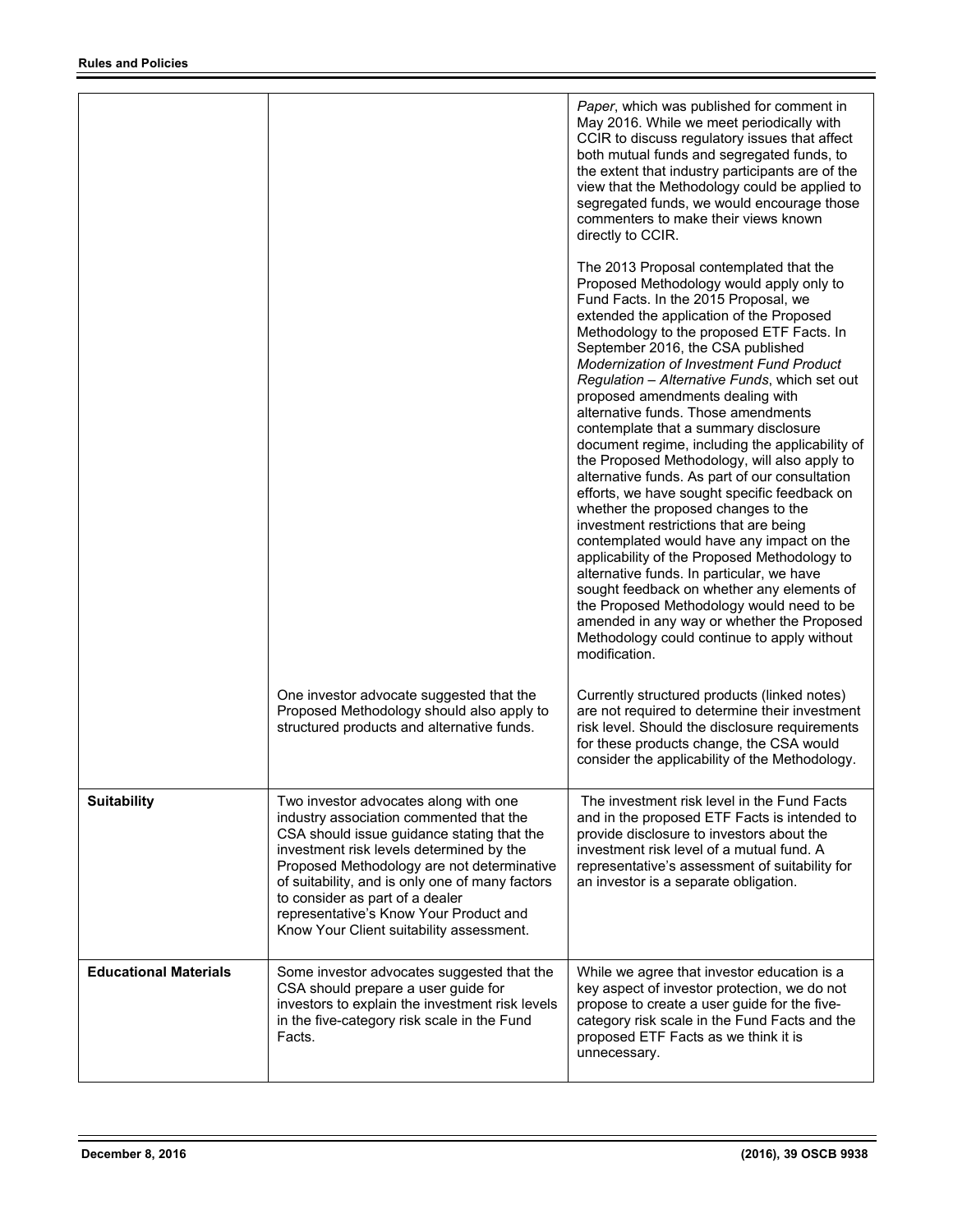# **Part VI – List of Commenters**

# **Commenters**

| Advocis                                                        |
|----------------------------------------------------------------|
| Alternative Investment Management Association (AIMA)           |
| Borden Ladner Gervais I I P                                    |
| Canadian Advocacy Council for Canadian CFA Institute Societies |
| Canadian ETF Association (CETFA)                               |
| Canadian Foundation for Advancement of Investor Rights (FAIR)  |
| <b>Fidelity Investments Canada ULC</b>                         |
| Fieldstone, David                                              |
| Fortier, Sophia                                                |
| Franklin Templeton Investments Corp.                           |
| HighView Asset Management Ltd.                                 |
| Invesco Canada Ltd.                                            |
| Investment Funds Institute of Canada (IFIC)                    |
| Investment Industry Association of Canada (IIAC)               |
| Investor Advisory Panel, Ontario Securities Commission (IAP)   |
| Investors Group Inc.                                           |
| <b>Kenmar Associates</b>                                       |
| Kivenko, Ken                                                   |
| Lespérance, Jean                                               |
| Mackenzie Financial Corporation                                |
| Mouvement des caisses Desjardins                               |
| Portfolio Management Association of Canada (PMAC)              |
| PUR Investing Inc.                                             |
| Ross, Arthur                                                   |
| Small Investor Protection Association (SIPA)                   |
| Whitehouse, Peter                                              |
|                                                                |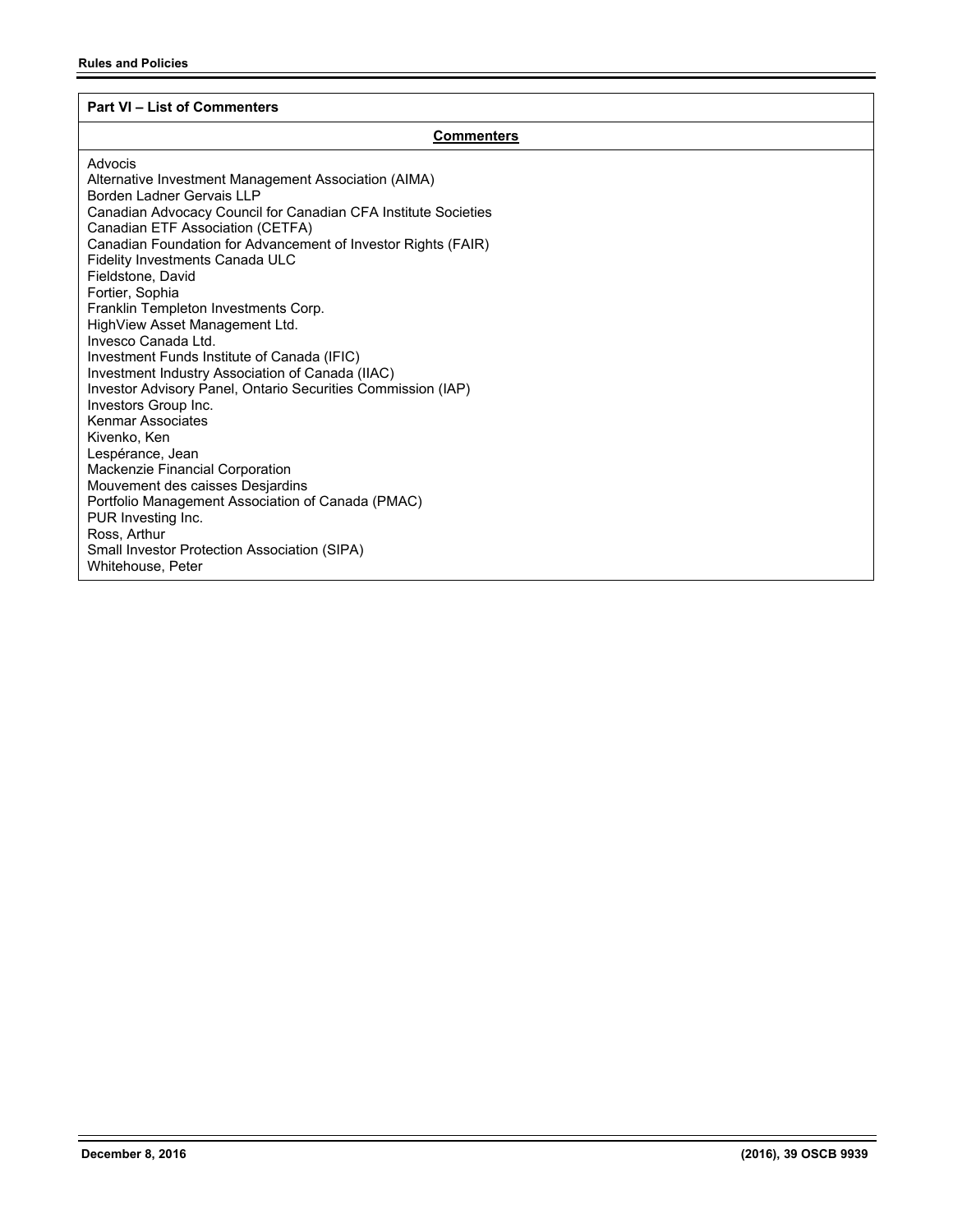# **ANNEX B**

# **AMENDMENTS TO NATIONAL INSTRUMENT 81-102** *INVESTMENT FUNDS*

#### *1. National Instrument 81-102 Investment Funds is amended by this Instrument.*

# *2. The Instrument is amended by adding the following Part:*

# **PART 15.1 INVESTMENT RISK CLASSIFICATION METHODOLOGY**

#### **15.1.1 Use of Investment Risk Classification Methodology** – A mutual fund must

- (a) determine its investment risk level, at least annually, in accordance with Appendix F *Investment Risk Classification Methodology* and
- (b) disclose its investment risk level in the fund facts document in accordance with Part I, Item 4 of Form 81- 101F3, or the ETF facts document in accordance with Part I, Item 4 of Form 41-101F4, as applicable.*.*

#### *3. The Instrument is amended by adding the following Appendix F:*

#### **APPENDIX F**

# **INVESTMENT RISK CLASSIFICATION METHODOLOGY**

#### *Commentary*

*This Appendix contains rules and accompanying commentary on those rules. Each member jurisdiction of the CSA has made these rules under authority granted to it under the securities legislation of its jurisdiction.* 

*The commentary explains the implications of a rule, offers examples or indicates different ways to comply with a rule. It may expand on a particular subject without being exhaustive. The commentary is not legally binding, but it does reflect the views of the CSA. Commentary always appears in italics and is titled "Commentary."* 

#### **Item 1 Investment risk level**

- (1) Subject to subsection (2), to determine the "investment risk level" of a mutual fund,
	- (a) determine the mutual fund's standard deviation in accordance with Item 2 and, as applicable, Item 3, 4 or 5,
	- (b) in the table below, locate the range of standard deviation within which the mutual fund's standard deviation falls, and
	- (c) identify the investment risk level set opposite the applicable range.

| <b>Standard Deviation Range</b> | <b>Investment Risk Level</b> |
|---------------------------------|------------------------------|
| 0 to less than 6                | Low                          |
| 6 to less than 11               | Low to medium                |
| 11 to less than 16              | Medium                       |
| 16 to less than 20              | Medium to High               |
| 20 or greater                   | High                         |

(2) Despite subsection (1), the investment risk level of a mutual fund may be increased if doing so is reasonable in the circumstances.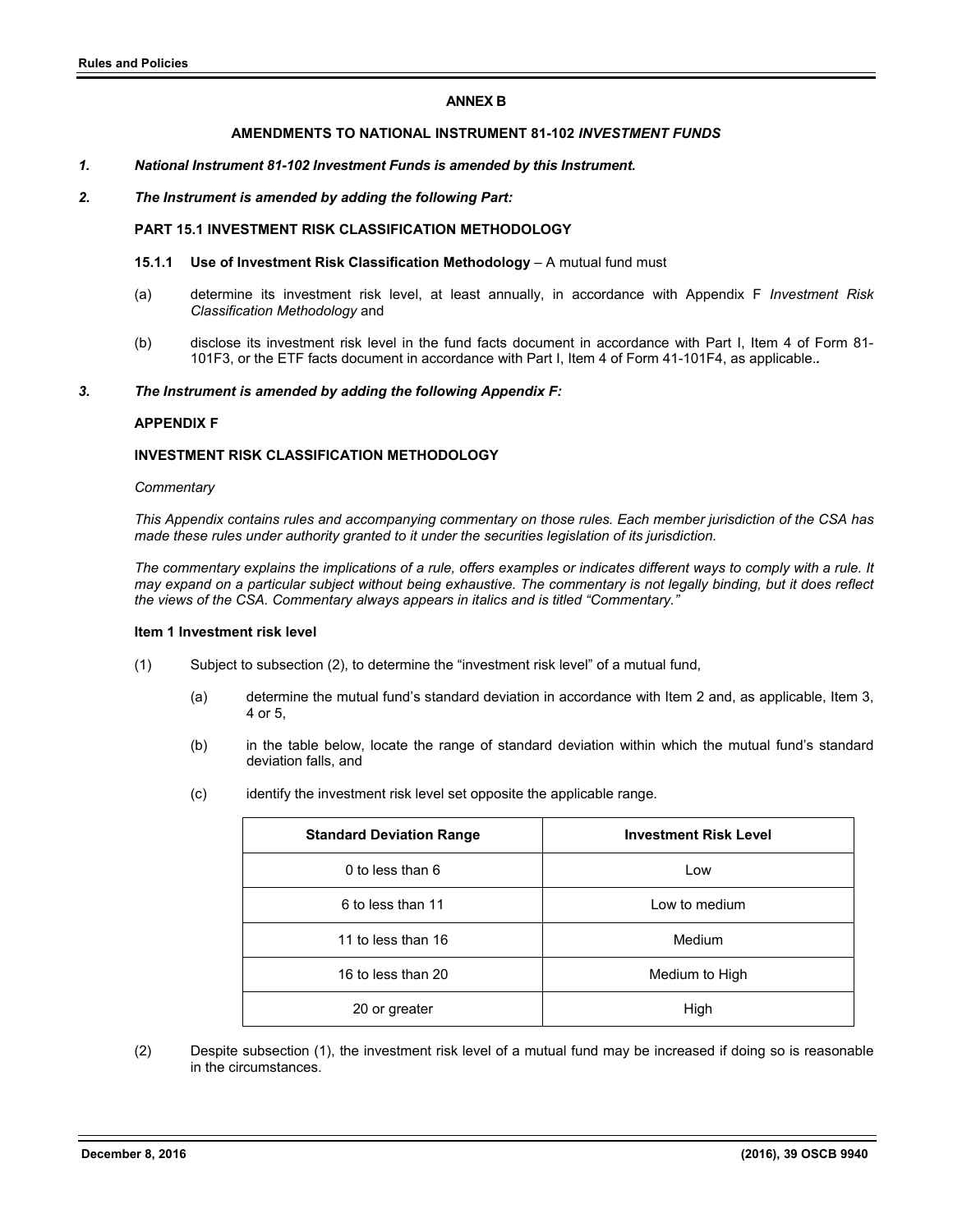- (3) A mutual fund must keep and maintain records that document:
	- (a) how the investment risk level of a mutual fund was determined, and
	- (b) if the investment risk level of a mutual fund was increased, why it was reasonable to do so in the circumstances.

*Commentary:* 

- *(1) The investment risk level may be determined more frequently than annually. Generally, the investment risk level must be determined again whenever it is no longer reasonable in the circumstances.*
- *(2) Generally, a change to the mutual fund's investment risk level disclosed on the most recently filed fund facts document or ETF facts document, as applicable, would be a material change under securities legislation in accordance with Part 11 of National Instrument 81-106 Investment Fund Continuous Disclosure.*

#### **Item 2 Standard deviation**

(1) A mutual fund must calculate its standard deviation for the most recent 10 years as follows:

| <b>Standard Deviation</b> | $\sqrt{12}\times\sqrt{\frac{1}{n-1}\sum_{i=1}^n(R_i-\overline{R})^2}$                                                       |
|---------------------------|-----------------------------------------------------------------------------------------------------------------------------|
| where                     | $n = 120$ months<br>$R_i$ = return on investment in month <i>i</i><br>$\overline{R}$ = average monthly return on investment |

- (2) For the purposes of subsection (1), a mutual fund must make the calculation with respect to the series or class of securities of the mutual fund that first became available to the public and calculate the "return on investment" for each month using:
	- (a) the net asset value of the mutual fund, assuming the reinvestment of all income and capital gain distributions in additional securities of the mutual fund, and
	- (b) the same currency in which the series or class is offered.

#### *Commentary:*

*For the purposes of Item 2, except for seed capital, the date on which the series or class of securities "first became available to the public" corresponds or approximately corresponds to the date on which the securities of the series or class were first issued to investors.*

#### **Item 3 Difference in classes or series of securities of a mutual fund**

Despite Item 2(2), if a series or class of securities of the mutual fund has an attribute that results in a different investment risk level for the series or class than the investment risk level of the mutual fund, the "return on investment" for that series or class of securities must be used to calculate the standard deviation of that particular series or class of securities.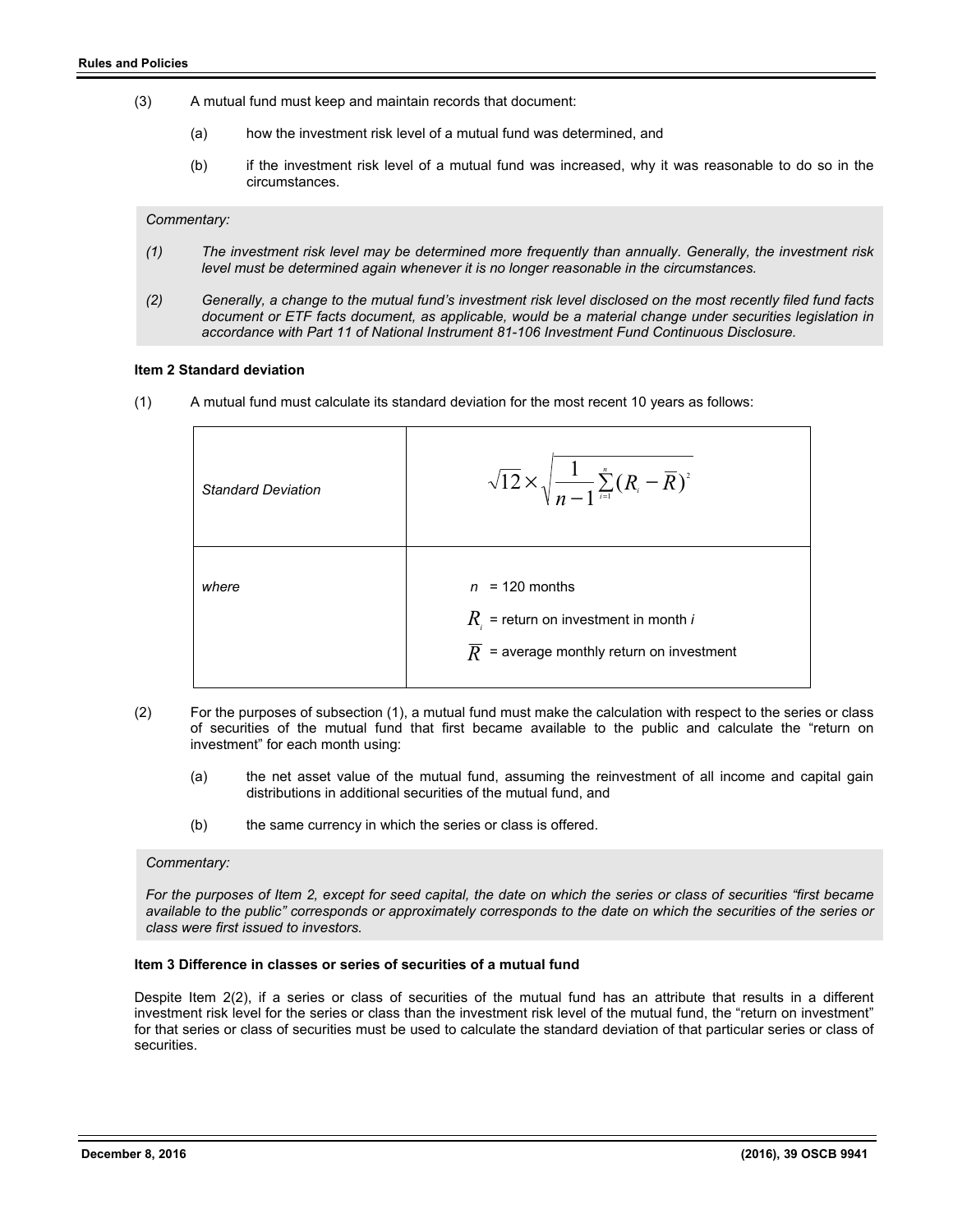#### *Commentary:*

Generally, all series or classes of securities of a mutual fund will have the same investment risk level as determined by Items 1 and 2. However, a particular series or class of securities of a mutual fund may have a different investment *risk level than the other series or classes of securities of the same mutual fund if that series or class of securities has an attribute that differs from the other. For example, a series or class of securities that employs currency hedging or that is offered in the currency of the United States of America (if the mutual fund is otherwise offered in the currency of Canada) has an attribute that could result in a different investment risk level than that of the mutual fund.* 

# **Item 4 Mutual funds with less than 10 years of history**

- (1) For the purposes of Item 2, if it has been less than 10 years since securities of the mutual fund were first available to the public, and if the mutual fund is a clone fund and the underlying fund has 10 years of performance history, or if there is another mutual fund with 10 years of performance history which is subject to this Instrument, and has the same fund manager, portfolio manager, investment objectives and investment strategies as the mutual fund, then in either case the mutual fund must calculate the standard deviation of the mutual fund in accordance with Item 2 by
	- (a) using the available return history of the mutual fund, and
	- (b) imputing the return history of the underlying fund or the other mutual fund, respectively, for the remainder of the 10 year period.
- (2) For the purposes of Item 2, if it has been less than 10 years since securities of the mutual fund were first available to the public, and paragraph (1) above does not apply, then the mutual fund must select a reference index in accordance with Item 5, and calculate the standard deviation of the mutual fund in accordance with Item 2 by
	- (a) using the return history of the mutual fund, and
	- (b) imputing the return history of the reference index for the remainder of the 10 year period.

#### *Commentary:*

*Generally, if a mutual fund that is structured as a mutual fund trust does not have 10 years of performance history, the past performance of a corporate class version of that mutual fund should be used to fill in the missing past performance information required to calculate standard deviation. Likewise, if a mutual fund that is structured as a corporate class fund does not have 10 years of performance history, the past performance of a mutual fund trust*  version of that mutual fund should be used to fill in the missing past performance information required to calculate *standard deviation.* 

#### **Item 5 Reference index**

- (1) For the purposes of Item 4(2), the mutual fund must select a reference index that reasonably approximates, or for a newly established mutual fund, is expected to reasonably approximate, the standard deviation of the mutual fund.
- (2) When using a reference index, a mutual fund must
	- (a) monitor the reasonableness of the reference index on an annual basis or more frequently if necessary,
	- (b) disclose in the mutual fund's prospectus in Part B, Item 9.1 of Form 81-101F1 or Part B, Item 12.2 of Form 41-101F2, as applicable
		- (i) a brief description of the reference index, and
		- (ii) if the reference index has changed since the last disclosure under this section, details of when and why the change was made.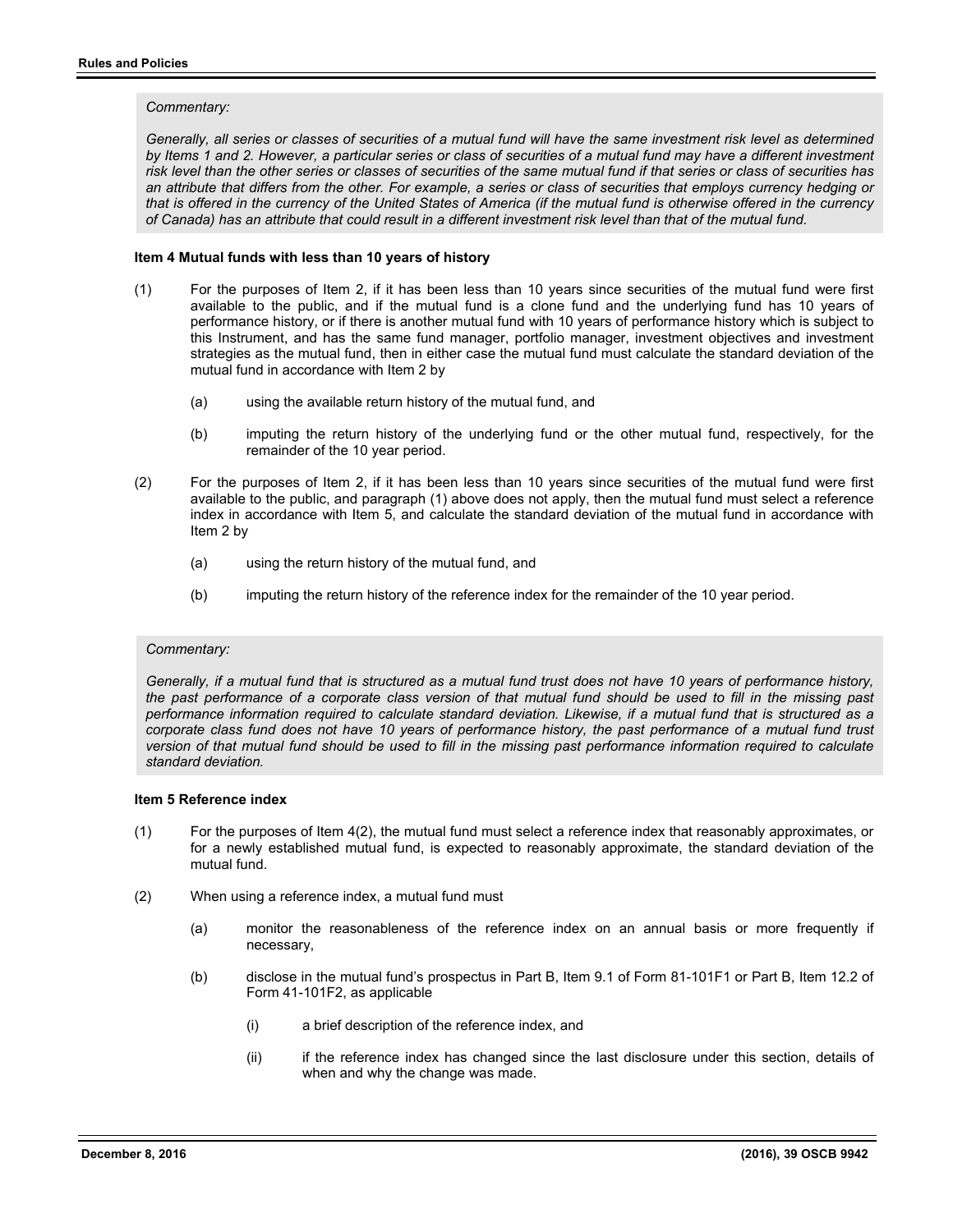#### *Instructions:*

- *(1) A reference index must be made up of one permitted index or, where necessary, to more reasonably approximate the standard deviation of a mutual fund, a composite of several permitted indices.*
- *(2) In selecting and monitoring the reasonableness of a reference index, a mutual fund must consider a number of factors, including whether the reference index* 
	- *(a) contains a high proportion of the securities represented, or expected to be represented, in the mutual fund's portfolio,*
	- *(b) has returns, or is expected to have returns, highly correlated to the returns of the mutual fund,*
	- *(c) has risk and return characteristics that are, or expected to be, similar to the mutual fund,*
	- *(d) has its returns computed (total return, net of withholding taxes, etc.) on the same basis as the mutual fund's returns,*
	- *(e) is consistent with the investment objectives and investment strategies in which the mutual fund is investing,*
	- *(f) has investable constituents and has security allocations that represent investable position sizes, for the mutual fund, and*
	- *(g) is denominated in, or converted into, the same currency as the mutual fund's reported net asset value.*
- *(3) In addition to the factors listed in (2), the mutual fund may consider other factors if relevant to the specific characteristics of the mutual fund.*

#### *Commentary:*

*A mutual fund must consider each of the factors in (2), and may consider other factors, as appropriate, in selecting and monitoring the reasonableness of a reference index. However, a reference index that reasonably approximates, or is expected to reasonably approximate, the standard deviation of a mutual fund may not necessarily meet all of the factors in (2).* 

#### **Item 6 Fundamental changes**

- (1) For the purposes of Item 2, if there has been a reorganization or transfer of assets of the mutual fund pursuant to paragraphs 5.1(1)(f) or (g) or subparagraph 5.1(1)(h)(i) of the Instrument, the standard deviation must be calculated using the monthly "return on investment" of the continuing mutual fund, as the case may be.
- (2) Despite subsection (1), if there has been a change to the fundamental investment objectives of the mutual fund pursuant to paragraph 5.1(1)(c) of the Instrument, for the purposes of Item 2, the standard deviation must be calculated using the monthly "return on investment" of the mutual fund starting from the date of that change.*.*
- 4. Any exemption from or waiver of a provision of Form 81-101F3 *Contents of Fund Facts Document* in relation to the disclosure under the heading "How risky is it?" expires on September 1, 2017.
- 5. Subject to section 6, this Instrument comes into force on March 8, 2017.
- 6. The provision of this Instrument listed in column 1 of the following table comes into force on the date set out in column 2 of the table:

| <b>Column 1: Provision of this Instrument</b> | <b>Column 2: Date</b> |
|-----------------------------------------------|-----------------------|
| Section 3                                     | September 1, 2017     |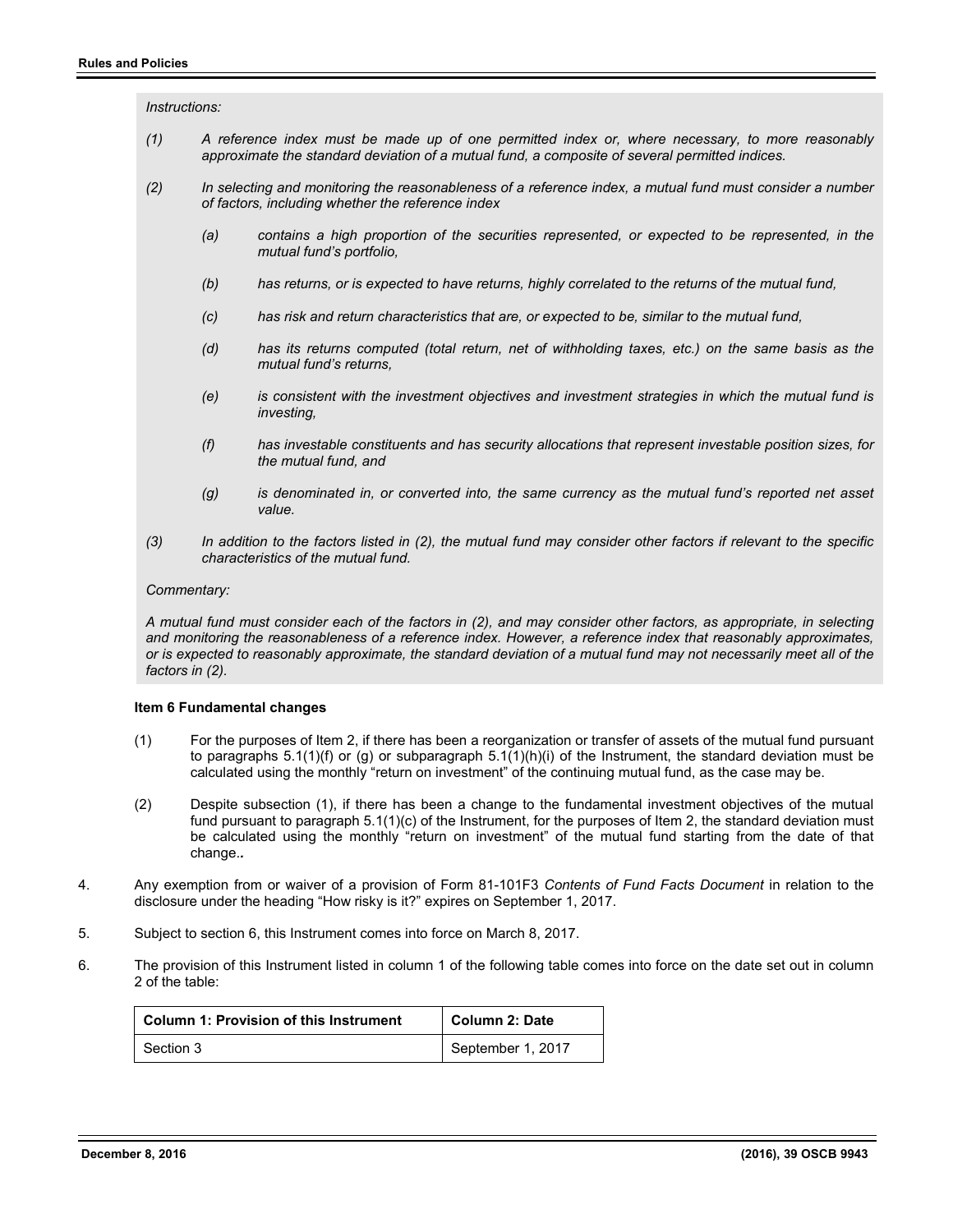# **ANNEX C**

# **AMENDMENTS TO NATIONAL INSTRUMENT 81-101** *MUTUAL FUND PROSPECTUS DISCLOSURE*

# *1. National Instrument 81-101 Mutual Fund Prospectus Disclosure is amended by this Instrument.*

# *2. Item 9.1 of Part B of Form 81-101F1 Contents of Simplified Prospectus is replaced with the following:*

## **Item 9.1 Investment Risk Classification Methodology**

For a mutual fund,

(a) state in words substantially similar to the following:

The investment risk level of this mutual fund is required to be determined in accordance with a standardized risk classification methodology that is based on the mutual fund's historical volatility as measured by the 10 year standard deviation of the returns of the mutual fund.;

- (b) if the mutual fund has less than 10 years of performance history and complies with Item 4 of Appendix F *Investment Risk Classification Methodology* to National Instrument 81-102 *Investment Funds*, provide a brief description of the other mutual fund or reference index, as applicable; if the other mutual fund or reference index has been changed since the most recently filed prospectus, provide details of when and why the change was made; and
- (c) disclose that the standardized risk classification methodology used to identify the investment risk level of the mutual fund is available on request, at no cost, by calling [toll free/collect call telephone number] or by writing to [address].*.*

## *3. Item 4 of Part I of Form 81-101F3 Contents of Fund Facts Document is amended by*

- *(a) replacing in paragraph (2)(a) "*adopted by the manager of the mutual fund*" with "*prescribed by Appendix F *Investment Risk Classification Methodology* to National Instrument 81-102 *Investment Funds",*
- *(b) deleting in paragraph 2(a) "*mutual fund's*", and*
- *(c) replacing in the Instructions "*adopted by the manager of the mutual fund*" with "*prescribed by Appendix F *Investment Risk Classification Methodology* to National Instrument 81-102 *Investment Funds*, as at the end of the period that ends within 60 days before the date of the fund facts document*".*
- 4. Subject to section 5, this Instrument comes into force on March 8, 2017.
- 5. The provision of this Instrument listed in column 1 of the following table comes into force on the date set in column 2 of the table:

| <b>Column 1: Provision of this Instrument</b> | <b>Column 2: Date</b> |
|-----------------------------------------------|-----------------------|
| Section 3                                     | September 1, 2017     |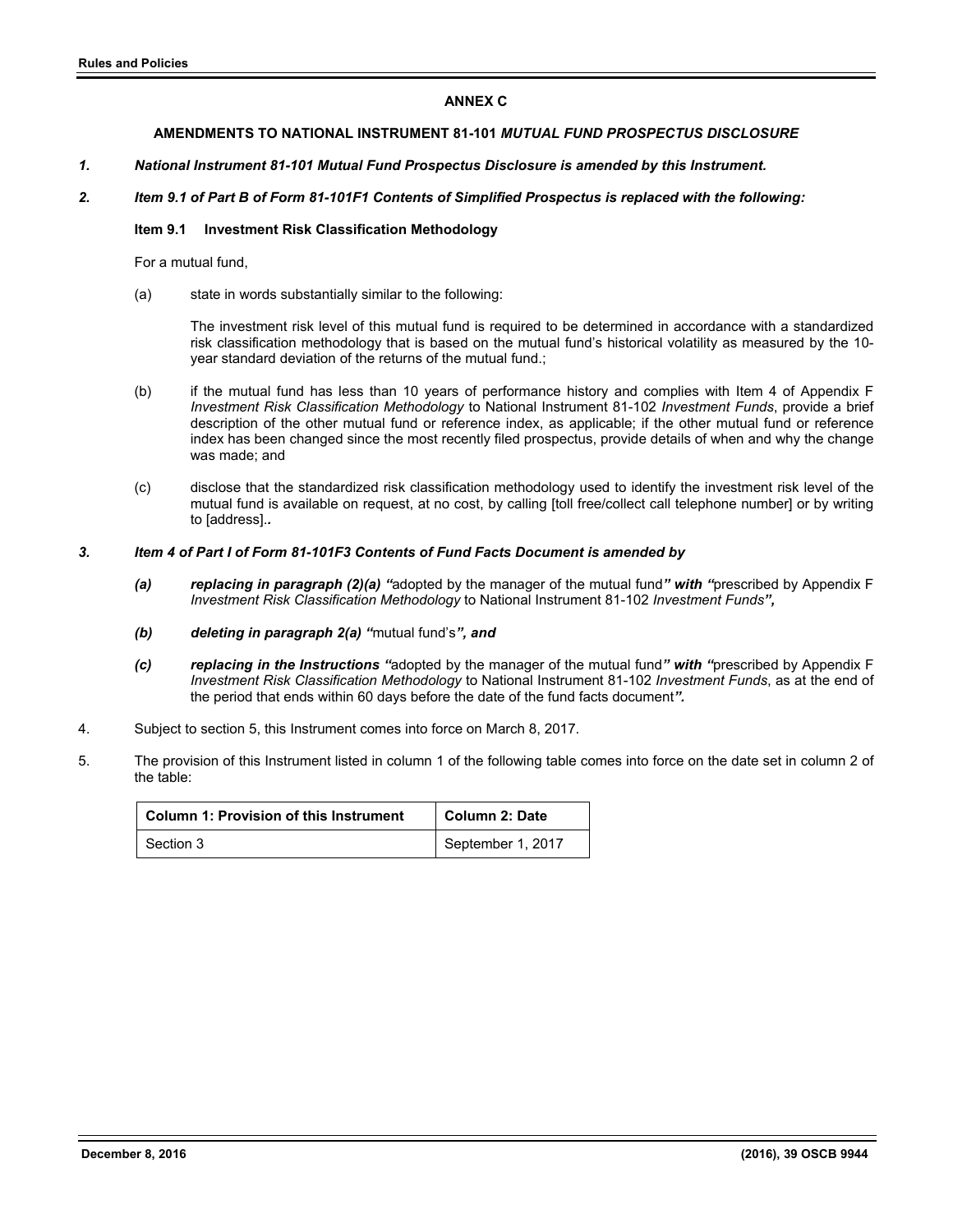# **ANNEX D**

# **CHANGES TO COMPANION POLICY 81-101CP TO NATIONAL INSTRUMENT 81-101** *MUTUAL FUND PROSPECTUS DISCLOSURE*

- *1. The changes to Companion Policy 81-101CP to National Instrument 81-101 Mutual Fund Prospectus Disclosure are set out in this Annex.*
- *2. Subsection 2.1.1(5) is repealed.*
- *3. Subsection 2.7(2) is changed by deleting "*or risk level*" from the last sentence.*
- 4. These changes become effective on March 8, 2017.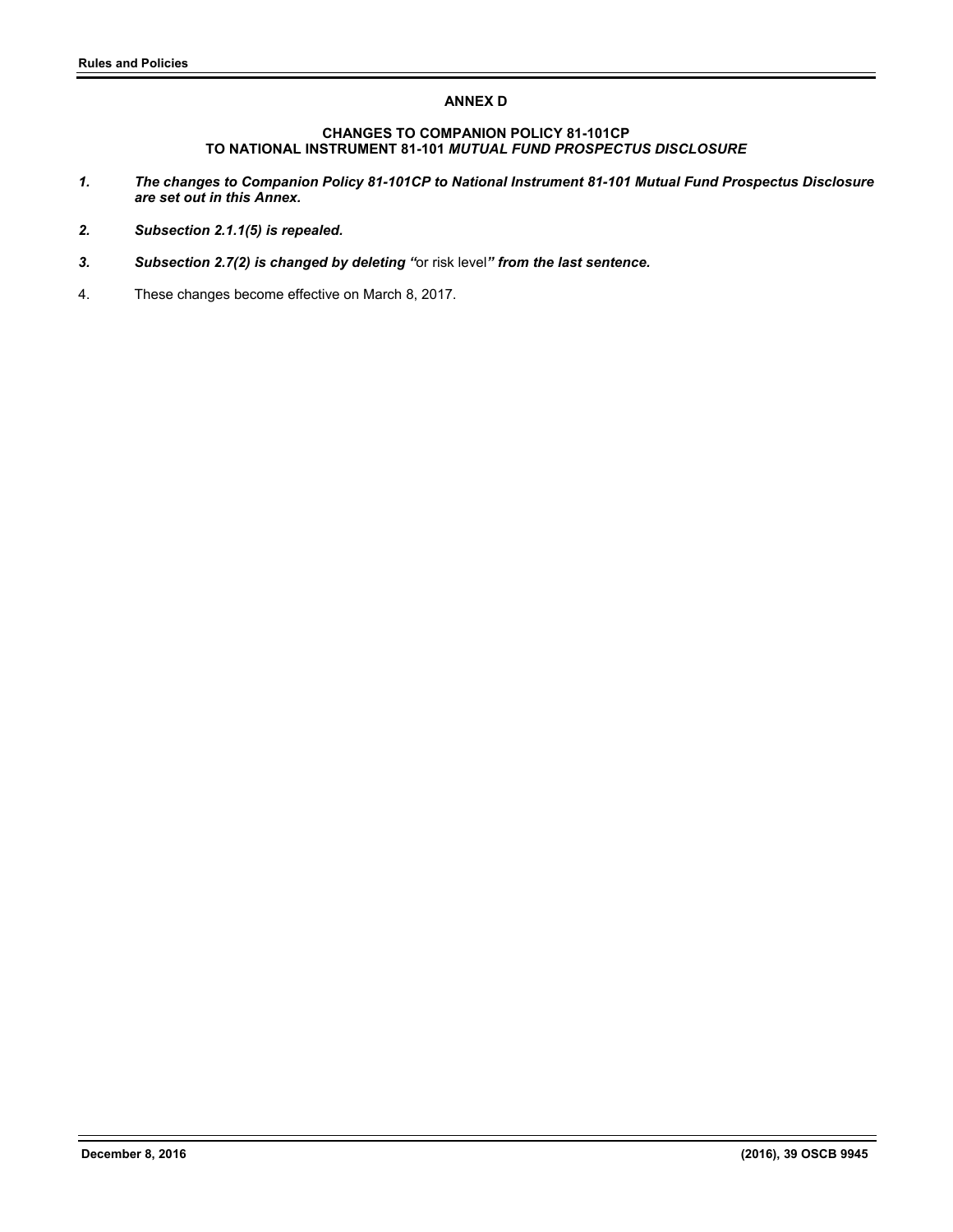# **ANNEX E**

# **ADDITIONAL INFORMATION REQUIRED IN ONTARIO**

# **ONTARIO SECURITIES COMMISION**

# **CSA MUTUAL FUND RISK CLASSIFICATION METHODOLOGY FOR USE IN FUND FACTS AND ETF FACTS**

# **NOTICE OF AMENDMENTS TO NATIONAL INSTRUMENT 81-101** *MUTUAL FUND PROSPECTUS DISCLOSURE*

# **AND TO**

# **NATIONAL INSTRUMENT 81-102** *INVESTMENT FUNDS*

#### **Introduction**

The Canadian Securities Administrators (the **CSA** or **we**) are making amendments (the **Amendments**) to:

- National Instrument 81-102 *Investment Funds*, and
- National Instrument 81-101 *Mutual Fund Prospectus Disclosure*.

These Amendments and related changes (the Related Changes) to Companion Policy 81-101CP to National Instrument 81-101 *Mutual Fund Prospectus Disclosure* are described in the related CSA notice (the **CSA Notice**) to which this Ontario Securities Commission (the **Commission**) notice is annexed.

The purpose of this Commission notice is to supplement the CSA Notice.

#### **Commission Approval**

On October 18, 2016, the Commission approved and adopted the Amendments and the Related Changes pursuant to sections 143 and 143.8 of the *Securities Act* (Ontario).

#### **Delivery to the Minister**

Delivery of the Amendments, the Related Changes and other required materials to the Minister of Finance will occur on or about December 8, 2016. The Minister may approve or reject the Amendments or return them for further consideration. If the Minister approves the Amendments (or does not take any further action), then the Amendments will come into force on March 8, 2017.

#### **Substance and Purpose of the Amendments**

Please refer to the section entitled "Substance and Purpose of the Amendments" in the CSA Notice.

#### **Summary of Written Comments**

We published the Amendments for comment on December 10, 2015. Please refer to Annex A of the CSA Notice for a summary of public comments and CSA responses.

#### **Summary of Changes to the Amendments**

Please refer to the CSA Notice for a summary of changes made to the Amendments.

# **Questions**

Please refer your questions to:

Irene Lee Senior Legal Counsel Investment Funds and Structured Products Branch Ontario Securities Commission 416-593-3668 ilee@osc.gov.on.ca